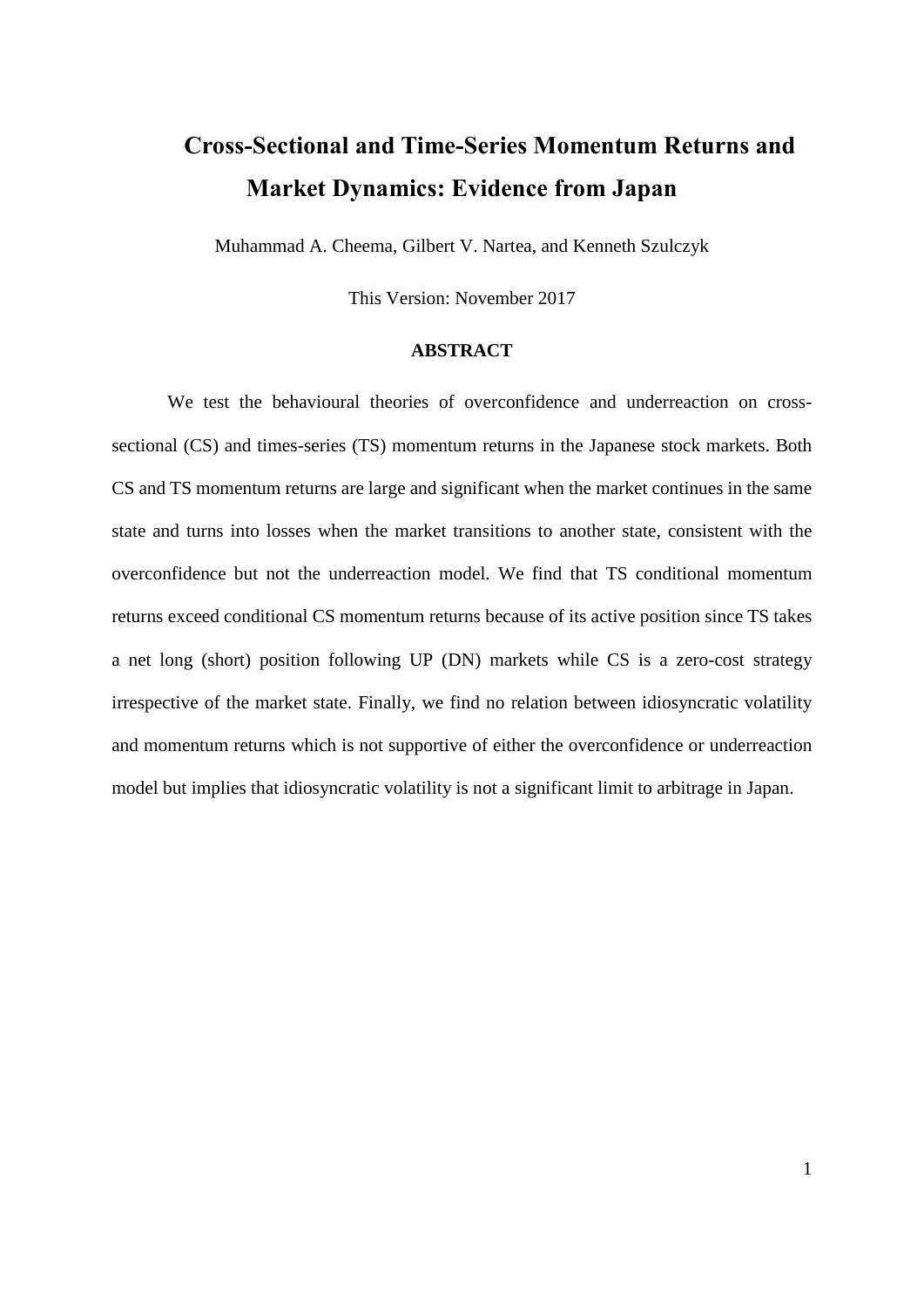## **I. Introduction**

The cross-sectional momentum trading strategy (henceforth CS), proposed by [Jegadeesh and Titman \(1993\),](#page-22-0) consists of buying (selling) the top (bottom) decile of stocks based on the past returns of three to 12 months and holding them over the next three to 12 months. They show that this strategy generates significant momentum returns in the U.S. markets. Subsequently, [Moskowitz, Ooi and Pedersen \(2012\)](#page-22-1) find larger momentum returns by buying (selling) different asset classes with positive (negative) past excess returns over the risk-free rate compared to the top (bottom) decile over the recent months. The literature refers to this as the time-series momentum strategy (henceforth TS). Numerous studies find momentum returns using both CS and TS strategies in various asset classes including stocks, indices, commodities, futures and currency markets (see for example, [Moskowitz et al., 2012,](#page-22-1) [Goyal and Jegadeesh, 2015\)](#page-21-0).

Stock selection could cause TS momentum returns to exceed CS. The CS strategy buys (sells) an equal number of stocks based on the average returns over the ranking period while the TS strategy buys (sells) all stocks with positive (negative) returns over the ranking period. Therefore, the CS strategy has a net position of zero because the long and short positions would consist of an equal number of stocks. For the TS strategy, it is unlikely that the number of stocks in the long position will equal the short position because a bull (bear) market would have a greater number of stocks with positive (negative) returns, resulting in a net long (short) position. In a recent paper, [Goyal and Jegadeesh \(2015\)](#page-21-0) show that the TS strategy outperforms the CS largely because of its net long position. They further argue that markets generally have more UP than DOWN states, which result in a net long position for the TS strategy. A higher number of stocks with positive past excess returns are bought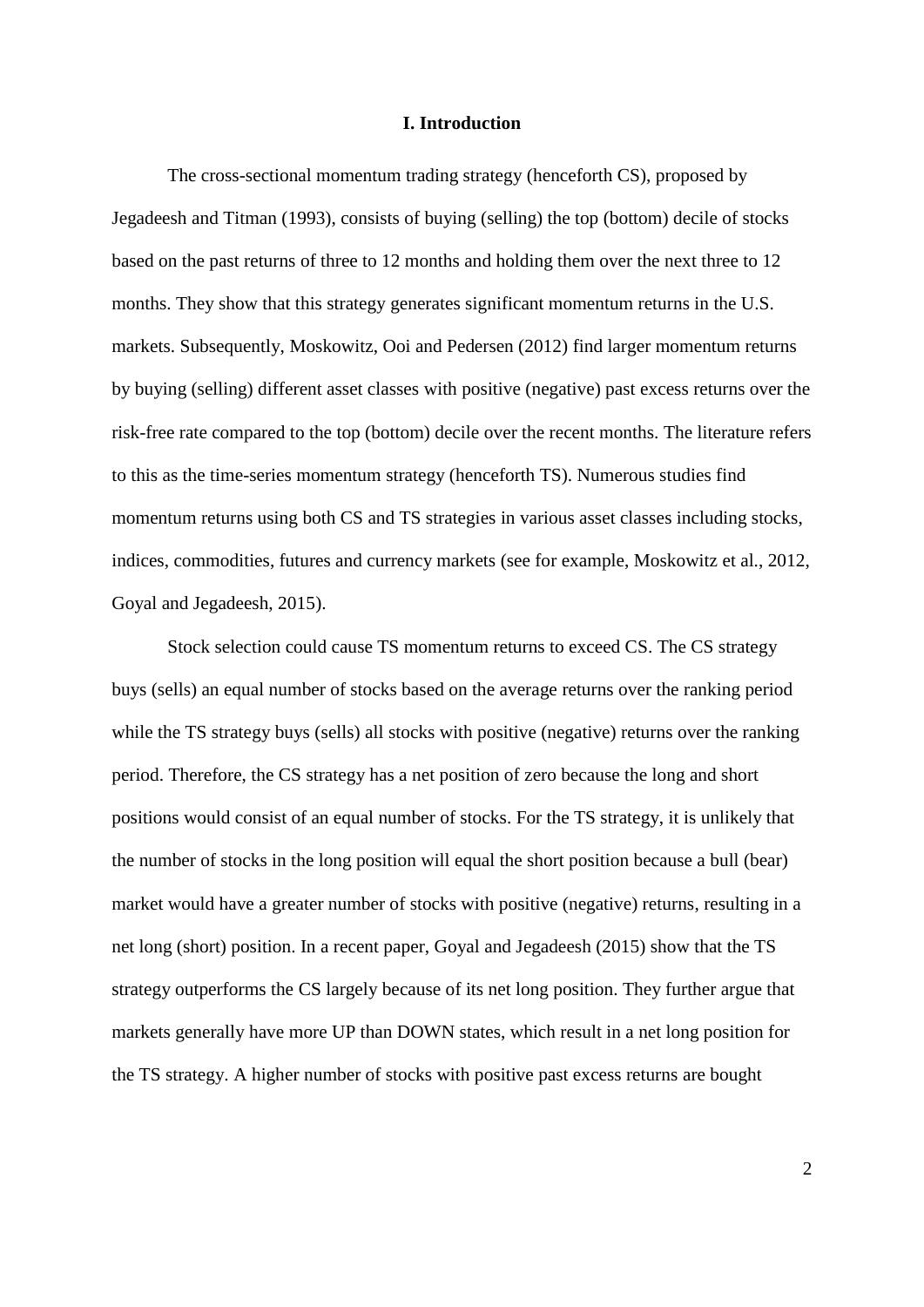relative to the negative past excess returns, and the net long position earns the corresponding risk premium in the market.

[Fama and French \(1996\)](#page-21-1) find that risk factors cannot explain momentum returns, so research has shifted to the links between momentum returns and behavioural biases [\(Asem](#page-21-2)  [and Tian, 2010,](#page-21-2) [Arena, Haggard and Yan, 2008\)](#page-21-3). There are three main competing behavioural models related to momentum, the underreaction models of [Barberis, Shleifer and Vishny](#page-21-4)  (1998) and [Hong and Stein \(1999\),](#page-22-2) and the overconfidence and self-attribution model of [Daniel, Hirshleifer and Subrahmanyam \(1998\).](#page-21-5) [Barberis et al. \(1998\)](#page-21-4) argue that investors underreact to new public information, which slows the information's impact on stock prices. Thus in this model momentum returns arise from investors' underreaction to the new public information. [Hong and Stein's](#page-22-2) (1999) model posits that momentum profits originate from the interactions between two investor groups: news watchers and momentum traders. The news watchers rely on private information for their trades while momentum traders rely on historical data and chase trends. The model also assumes that private information is incorporated into stock prices slowly. This leads to positive autocorrelation in prices and attracts the attention of momentum traders who overreact to the price continuations that eventually reverse in the long run. Finally, the model of [Daniel et al. \(1998\)](#page-21-5) suggest that momentum is driven by investor overconfidence and self-attribution bias. They hypothesize that overconfident investors underreact to public information and overreact to their private information. Once an investor witnesses public information that affirms his or her private information, the investor's overconfidence strengthens after a trade. For example, overconfidence rises when good (bad) news arrives following a buy (sell) trade. However, overconfidence weakens little from the contradictory public news because of self-attribution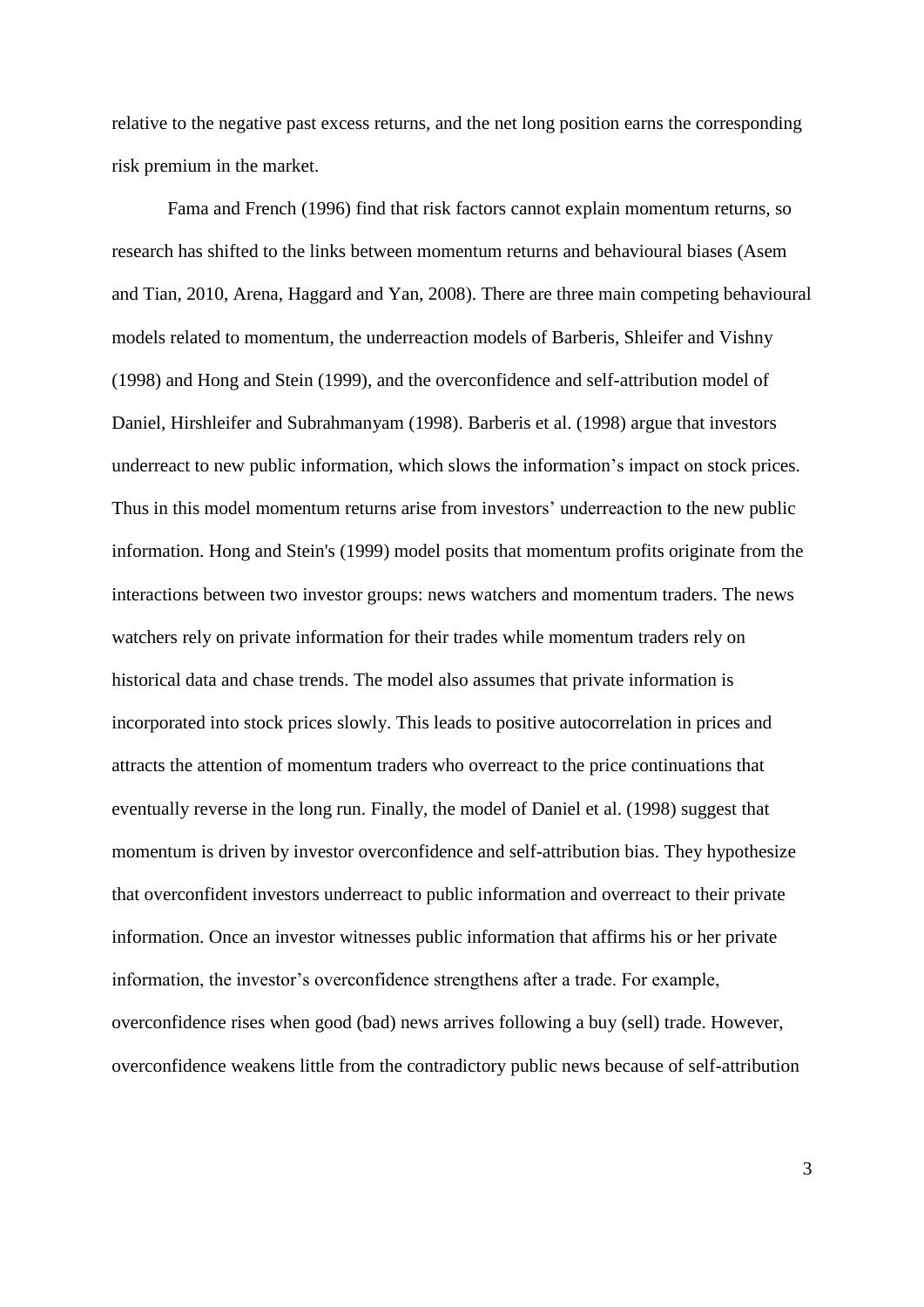bias. Investors attribute confirming news to their personal ability and contradictory news to luck, which induces momentum returns in the short run.

Both the models of Hong and Stein (1999) and Daniel et al. (1998) predict a relation between momentum returns and market states. Hong and Stein (1999) suggest that lower investor risk aversion leads to greater underreaction to information, and hence to stronger momentum returns. To the extent that UP markets lead to lower risk aversion among investors, Hong and Stein's model implies greater momentum returns during UP than DN markets. Daniel et al.'s (1999) model predicts that investor overconfidence will increase when the market continues in the same state than when it transitions to a different state. Therefore in as much as momentum is driven by overconfidence, momentum returns should be higher when the market either continues UP (ie., UP/UP) or DOWN (ie., DN/DN), than when it transitions UP or DOWN (ie., DN/UP or UP/DN). The model of Barberis, et al. (1998) does not make any explicit prediction on the relation between momentum returns and market states.

All the three models also predict a positive relation between momentum returns and idiosyncratic volatility (IV). To the extent that IV is a proxy for firm-specific information, both the models of Hong and Stein (1999) and Barberis et al (1998) predict higher momentum returns for stocks with high IV. On the other hand, [Daniel et al. \(1998\)](#page-21-5) *presume* that investors will become more overconfident in nebulous situations where "feedback on their information or decisions is slow or inconclusive than where feedback is clear and rapid" (p. 1859). Therefore, this presumption implies higher momentum returns for hard to value stocks. To the extent that high IV stocks are hard to value, [Daniel et al.'s](#page-21-5) (1998) model also suggest a positive relation between momentum returns and IV.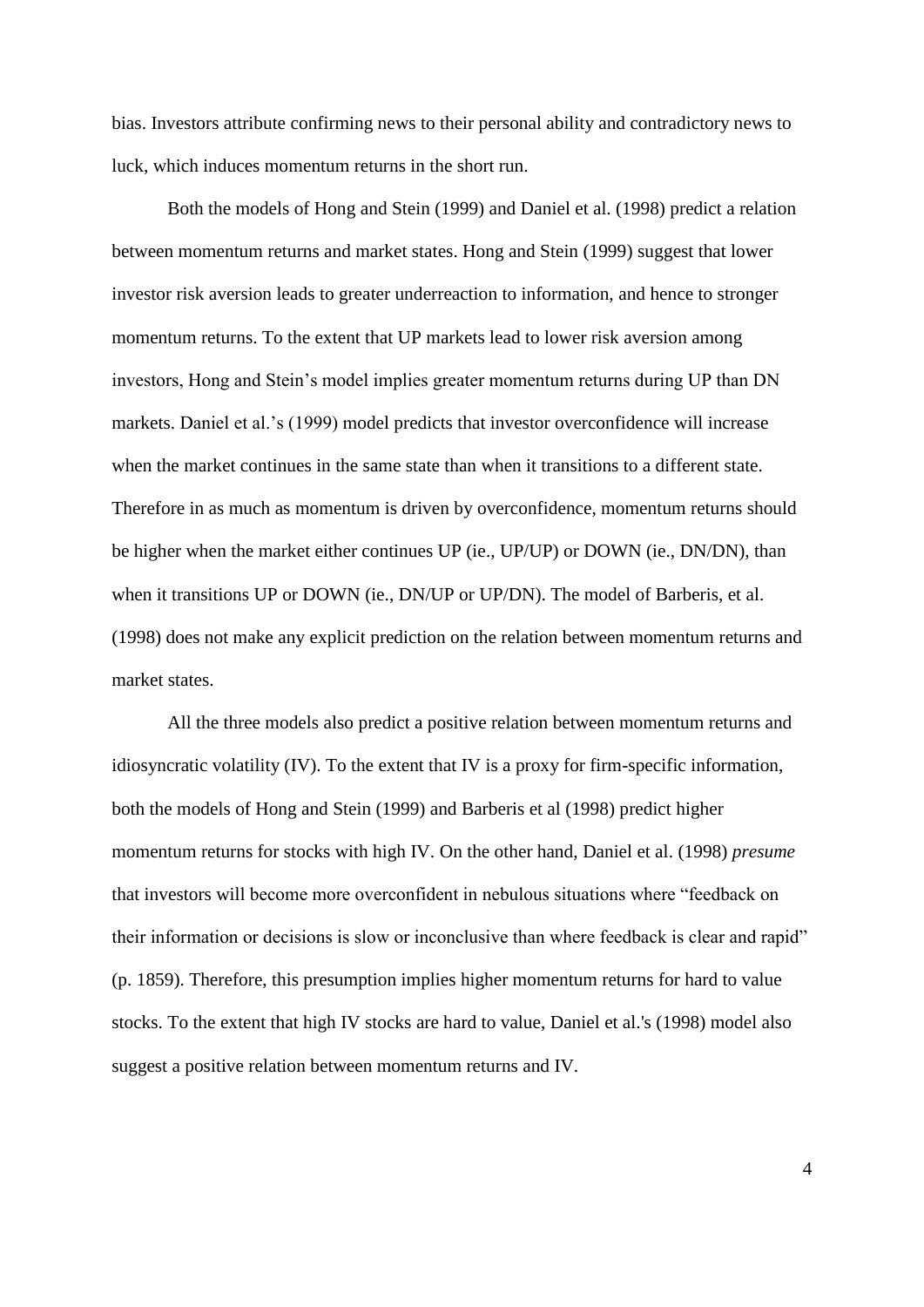[Asem and Tian \(2010\)](#page-21-2) test the predictions of [Hong and Stein \(1999\)](#page-22-2) and [Daniel et al.](#page-21-5)  (1998) by conditioning momentum returns on market dynamics. They classify the market state as UP/UP (DN/DN) if the lagged 12-month (from  $t-11$  to  $t$ ) and subsequent month  $(t+1)$ market returns are positive (negative). Furthermore, they define UP/DN (DN/UP) market state if the lagged 12-month return is positive (negative) and subsequent month market return is negative (positive). They find greater and significant momentum returns in U.S. markets when both lagged and subsequent market returns have identical signs, consistent with the prediction of [Daniel et al. \(1998\)](#page-21-5) but not with Hong and Stein (1999) but they do not find supporting results in Japan. However more recently, employing several screens on his dataset, [Hanauer \(2014\)](#page-22-3) documents momentum returns in Japan when the market continues in the same direction, UP or DN, consistent with the results of [Asem and Tian \(2010\)](#page-21-2) for the U.S. markets.<sup>1</sup> Both studies by Hanauer (2014) and Asem and Tian (2010) employ CS momentum. In this study, we also examine the relation between momentum returns and market states in Japan using the TS strategy.

[Arena et al. \(2008\)](#page-21-3) examine the relation between momentum returns and IV in U.S. stocks and find a positive relation, consistent with predictions of the behavioural models of [Barberis et al. \(1998\),](#page-21-4) [Hong and Stein \(1999\)](#page-22-2) and [Daniel et al. \(1998\).](#page-21-5) Their results also support the suggestion that the momentum anomaly persists because of limits to arbitrage, with IV as an important limit [\(Shleifer and Vishny, 1997\)](#page-23-0). However, [McLean \(2010\)](#page-22-4) finds no relation between momentum returns and IV and disputes the results in Arena, Haggard, and Yan [\(2008\)](#page-21-3). [McLean \(2010\)](#page-22-4) shows that the positive relation between momentum returns and

<sup>1</sup> For example, [Hanauer \(2014\)](#page-22-3) excludes stocks which are not quoted in local JPY or ISIN country code other than 'JP'. He also eliminates non-common equity stocks, by searching for suspicious words in the firm name which indicate that the firm is more likely a duplicate, preferred stock, depository receipts, warrants, and trusts, etc.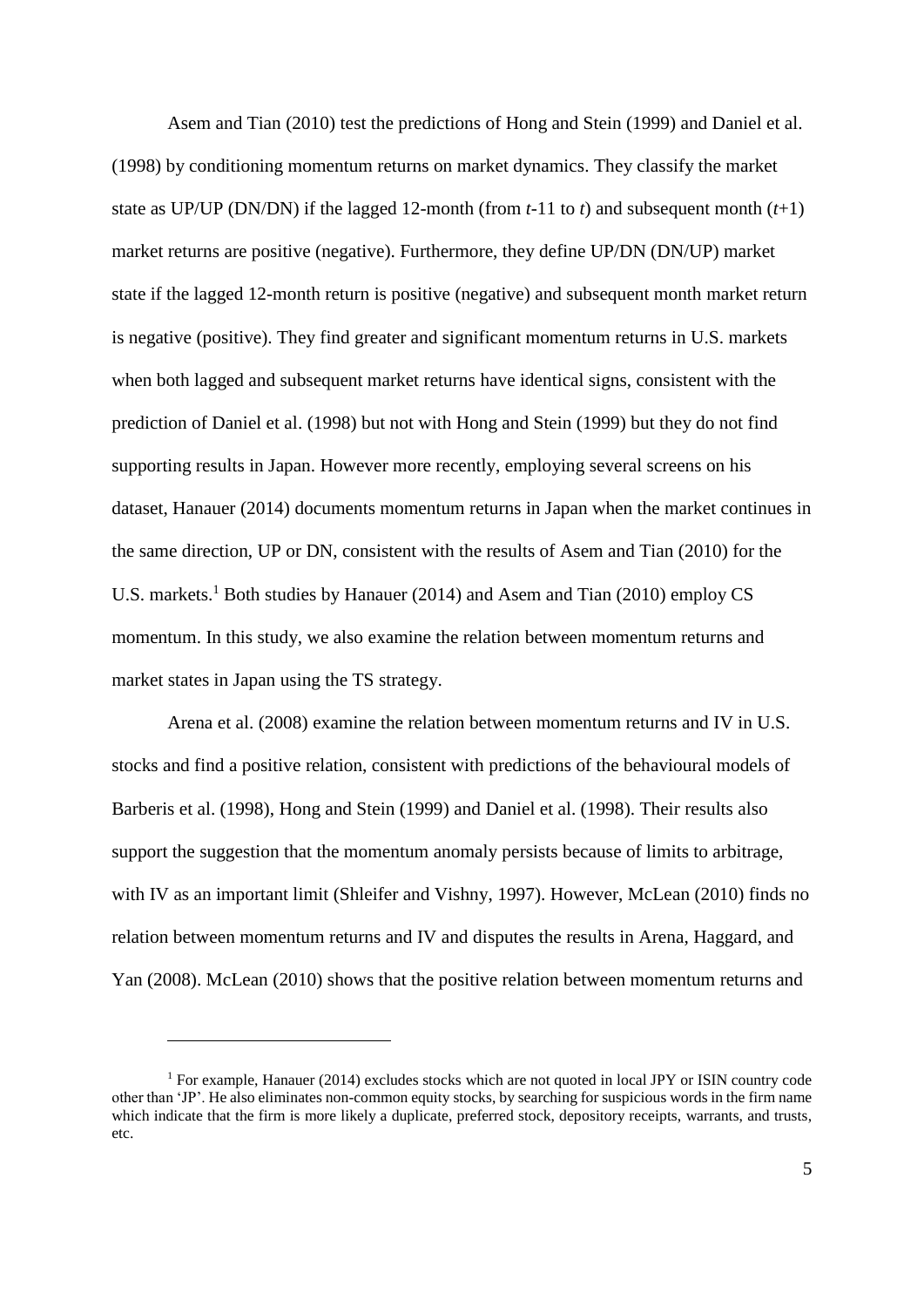IV shown in Arena, Haggard, and Yan [\(2008\)](#page-21-3) was a result of the exclusion of most high IV stocks, such as small size and low price stocks, from their sample. Since all the three models predict a positive relation between momentum returns and IV, we cannot differentiate between these models based on our test of momentum returns and IV. However, we can differentiate between these three models once we condition momentum returns on market states. We examine the relation between momentum returns and IV to verify if IV is an important limit to arbitrage in Japan.

We chose Japan since it is one of the world's top three economies and the Tokyo Stock Exchange is the third largest in the world by market capitalization. We test the predictions of the three behavioural models using both CS and TS momentum strategies. As [Goyal and Jegadeesh \(2015\)](#page-21-0) suggest that the TS strategy yields higher momentum returns largely because of its net long position, we also test whether conditional TS returns exceed conditional CS returns. In addition, we test the efficacy of buy-and-hold (BH), re-balanced (RB) and Winners-minus-Losers (WML) portfolios to determine which portfolio strategy generates higher momentum returns. Finally, we examine the relation between IV and both CS and TS momentum returns to determine if IV is a significant limit to arbitrage in Japan.

Our results show that CS momentum returns in Japan are large and significant in market continuations but turn negative during market transitions affirming the results reported earlier in Hanauer (2014). More importantly, we show that the same relation between momentum returns and market states also holds for TS momentum returns. Therefore, our results are supportive of Daniel et al.'s model but not of Hong and Stein's. Our results are also consistent with those of Goyal and Jegadeesh (2015) with conditional TS momentum returns exceeding those of the CS strategy. We report TS momentum returns of 2.24% (3.43%) per month when the market continues in the UP (DN) state which exceeds the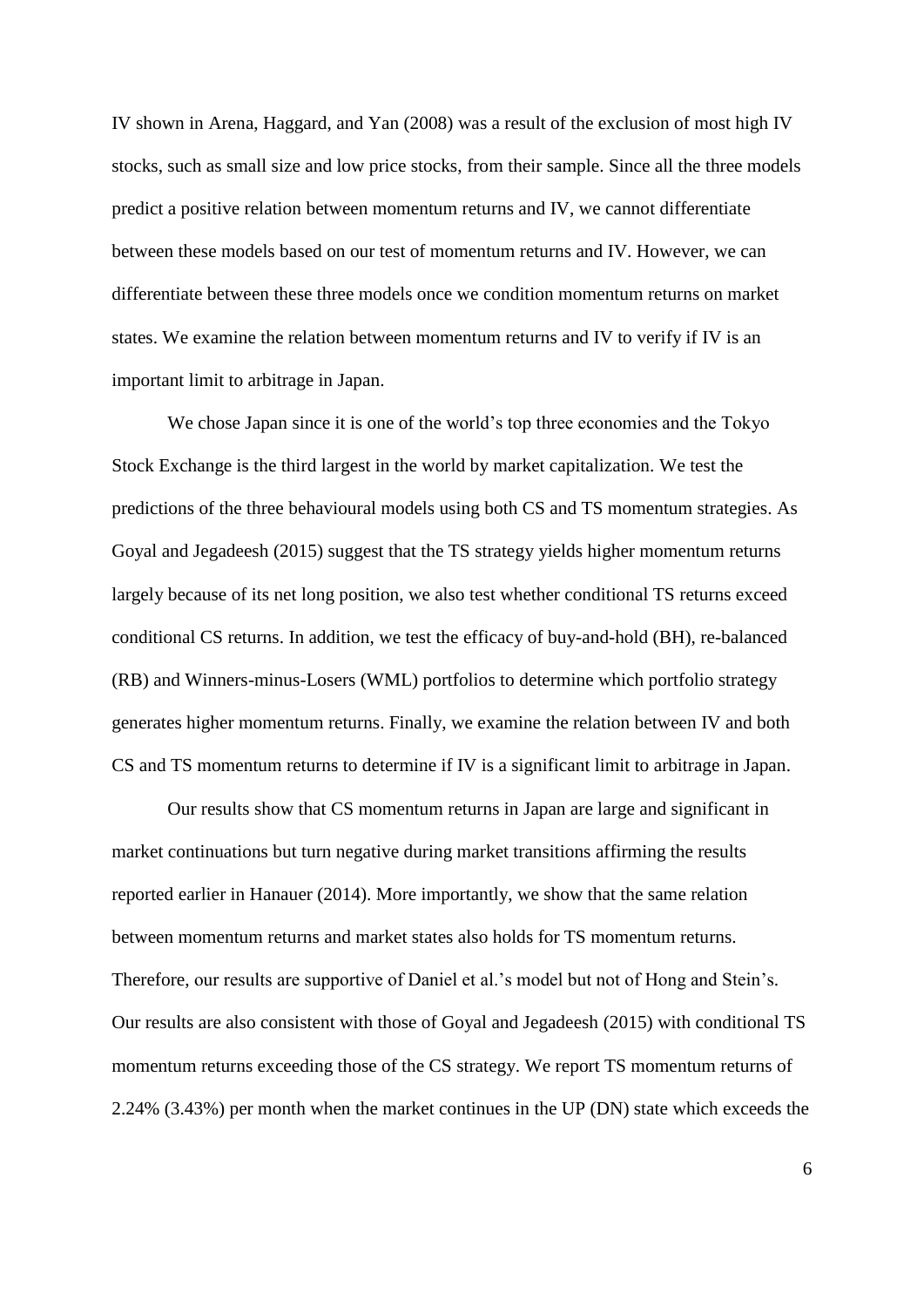CS momentum returns of 2.07% (2.51%) per month. The TS strategy exceeds CS because the former takes a net long (short) position following UP (DN) markets which generate greater TS momentum returns. This is again consistent with [Daniel et al. \(1998\)](#page-21-5) since a subsequent increase (decrease) after a buy (sell) trade further enhances investor overconfidence. Our results suggest that the TS strategy outperforms the CS not only because of its net long position as argued by Goyal and Jegadeesh (2015) but also because of its net short position following DN markets, consistent with the findings of [Cheema, Nartea and Man \(2017\)](#page-21-6) in the U.S. markets. Finally, we find no relation between momentum returns and IV, consistent with [McLean \(2010\)](#page-22-4) which implies that IV is not a significant limit to arbitrage in Japan.

Our paper makes three contributions to the extensive momentum literature. First we explicitly show that the behaviour of TS momentum returns, like CS momentum returns in earlier studies, is more consistent with Daniel et al.'s overconfidence and self-attribution model than the underreaction model of Hong and Stein. Second, we show that TS momentum returns exceed CS returns in Japan not only because of its net long position as argued by Goyal and Jegadeesh, but also because of its net short position. Third, we show that similar to the U.S., IV is not a significant limit to arbitrage in Japan.

Section II describes the data and methodology. Section III shows the empirical findings and explains the results. Section IV provides the robustness tests, and the last section concludes the study.

## **II. Data and Methodology**

## *A. Data*

The sample consists of all domestic common stocks listed on Japanese stock exchanges, and the stocks are denominated in Japanese Yen. The sample includes stock returns, market size (MV), trading volume, stock price, and the Fama-French risk factors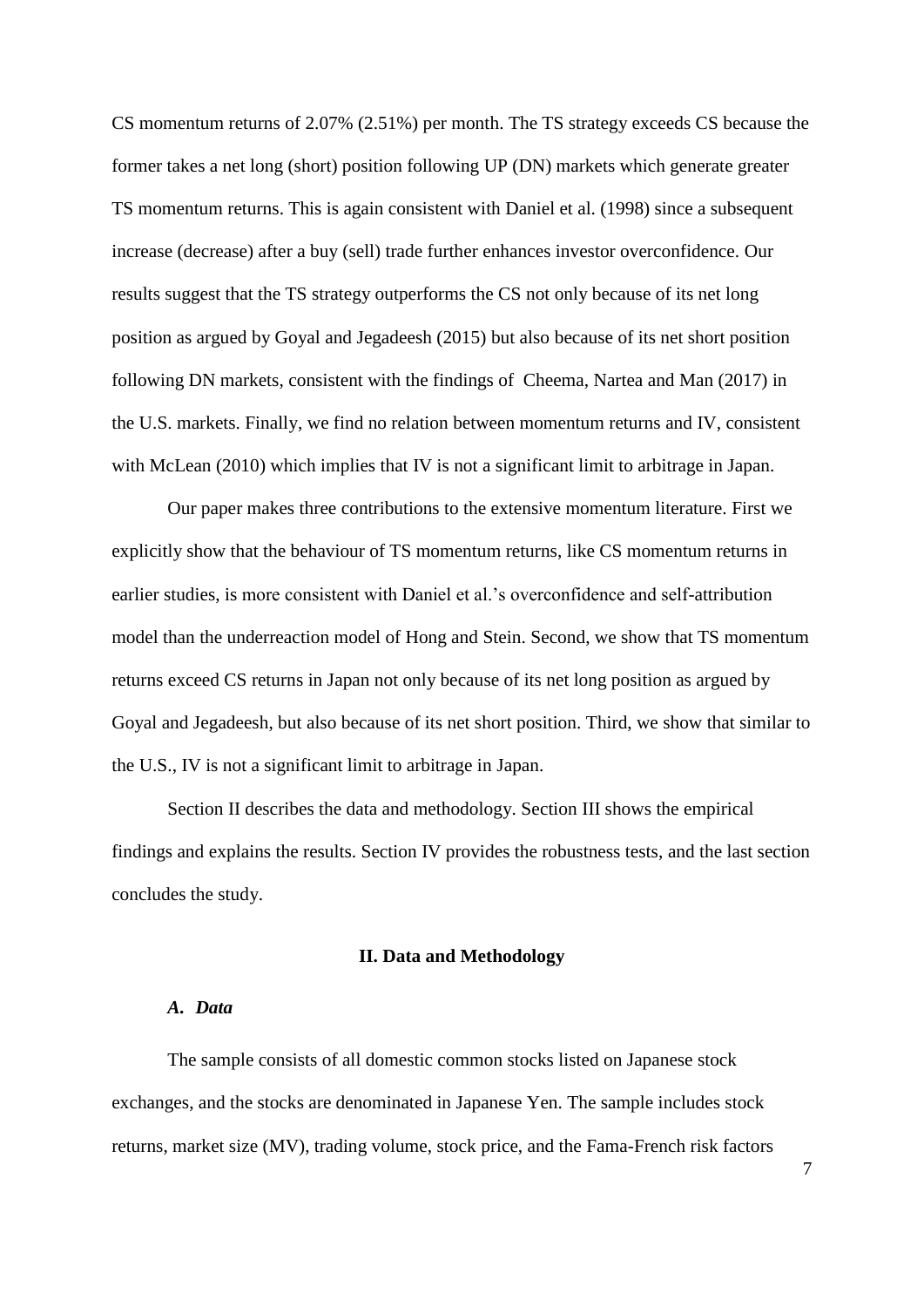from the Fama-French library. The data comes from DataStream International, and starts in January 1990 and ends in December 2014, as the Fama-French Data library has risk factors for Japan only from July 1990.

Following [Ince and Porter \(2006\),](#page-22-5) [Griffin, Kelly and Nardari \(2010\),](#page-22-6) and [Schmidt,](#page-22-7)  Von Arx, Schrimpf, Wagner and Ziegler (2014), we apply several screens to improve the quality of the dataset.<sup>2</sup> Furthermore, following [Chui, Titman and Wei \(2010\),](#page-21-7) we minimize the impact of outliers by setting returns greater (less) than 100% (-95%) to 100% (-95%). We adopt the procedures from [Chui et al. \(2010\)](#page-21-7) to fix the problems of zero returns in DataStream. Zero returns could indicate no trading because DataStream carries the return index forward to the next period. The stock has a zero return if trading volume is available for that stock between *t* and *t*-1 months. For missing trading volume data, the sample excludes zero returns. Finally, all stocks during the formation period must have at least an 8- (13-) month history to calculate stock returns of the re-balanced and buy-and-hold momentum (winner-minus-loser) portfolios. The sample consists of 5,069 stocks after the screening process eliminates 110 stocks. The sample period begins with 1,186 stocks and ends with 3,499 stocks.

Table 1 shows the summary statistics. The Nikkei225 has an average return of - 0.008% per month with a maximum of 20.066% and a minimum of -23.827% while market returns average 0.208% with a maximum of 25.59% and a minimum of -17.43%. We report a negative risk premium with the risk-free rate exceeding the returns of both the market and the Nikkei225 with a mean of 0.244% and a maximum of 0.68% and a minimum of zero. Finally, the small-minus-big size factor (SMB) average almost zero at -0.028% with a maximum of

<u>.</u>

<sup>&</sup>lt;sup>2</sup> Please refer to a list of generic filter rules to exclude non-common equity securities summarized in Table A1 of [Hanauer \(2014\).](#page-22-3)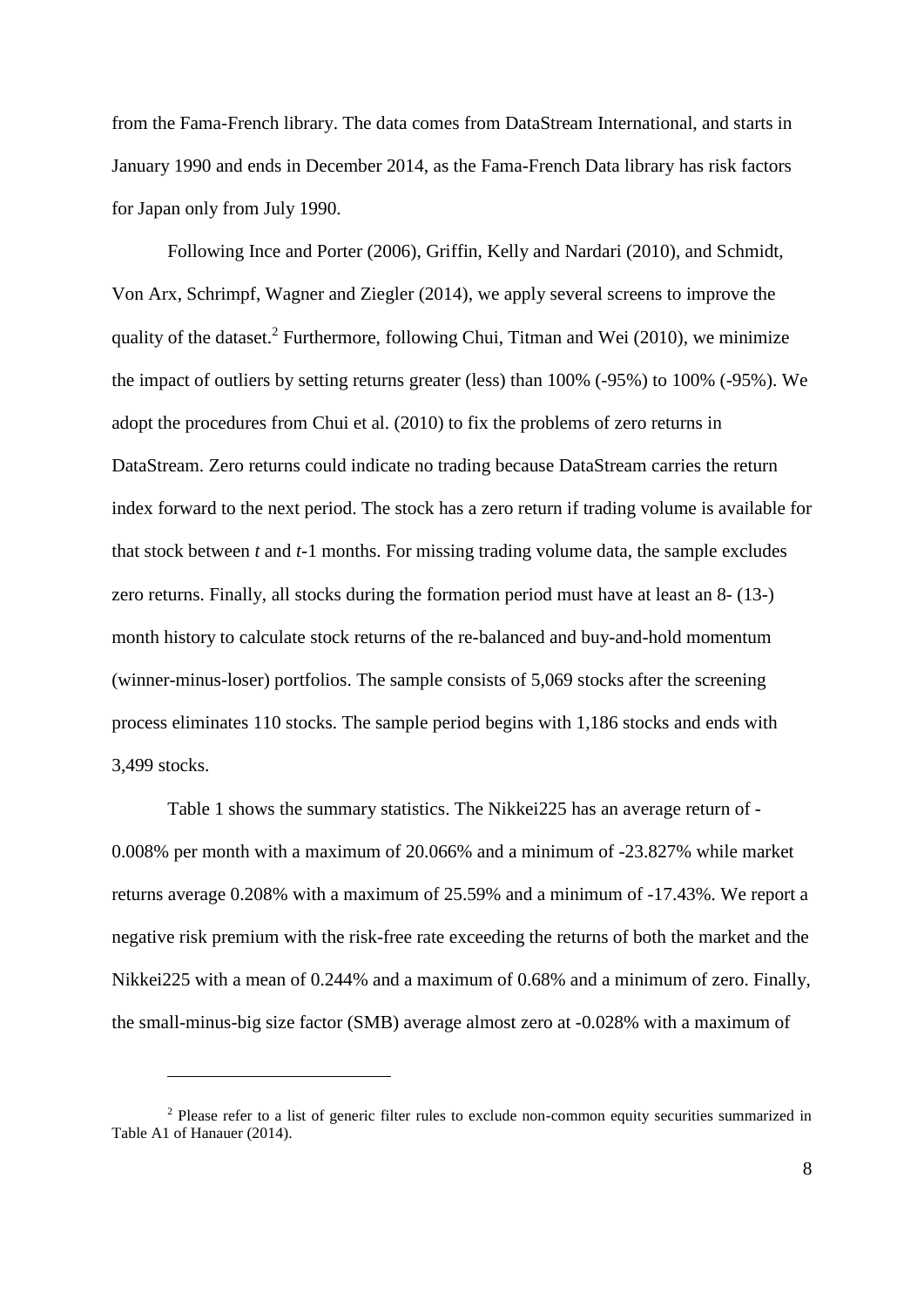12.99% and a minimum of -11.15% while the high-minus-low book to market factor (HML) has a mean of 0.419% with a maximum of 10.08% and a minimum of -13.82%.

# *[Table 1 about here]*

Table 1, Panel B shows the correlation between variables. As expected, the stock market returns of the full sample correlate highly with the Nikkei225. However, the highminus-low (HML) market value negatively correlates with the Nikkei225 Index and market returns. Furthermore, the small-minus-big size factor positively correlates with market returns and negatively correlates with the risk-free interest rate.

### *B. Momentum Returns Methodology*

We use three different methods to construct portfolios: rebalanced (RB), buy-andhold (BH), and winners-minus-losers (WML). RB and BH use the methodology of [Jegadeesh](#page-22-0)  and Titman (1993). For CS momentum returns, all stocks are ranked in ascending order based on their past 6-month returns (from *t*-6 to *t*-1). Then the stocks are sorted into 10 portfolios. The portfolio P1 holds the loser stocks while portfolio P10 has the winner stocks. We skip a month between the ranking and holding periods to mitigate the bid-ask bounce effect. The portfolios are kept for six months (from *t*+1 to *t*+6), skipping month *t*. Momentum returns equal the difference between P10 – P1.

For BH portfolios, following [Jegadeesh and Titman \(1993\)](#page-22-0) we calculate momentum returns at the end of the holding period i.e., *t*+6. For example, the 6-month holding period returns of a BH portfolio with 6-month formation period that was formed in July 2014 based on formation period returns from December 2013 to May 2014 (skipping June 2014) will be calculated from July 2014 to December 2014. For RB portfolios, we rebalance the portfolios every month. For example, for 6-month formation and 6-month holding period, we buy (sell) 1/6 stocks of the portfolios that were formed during the past 6 months. Therefore, at every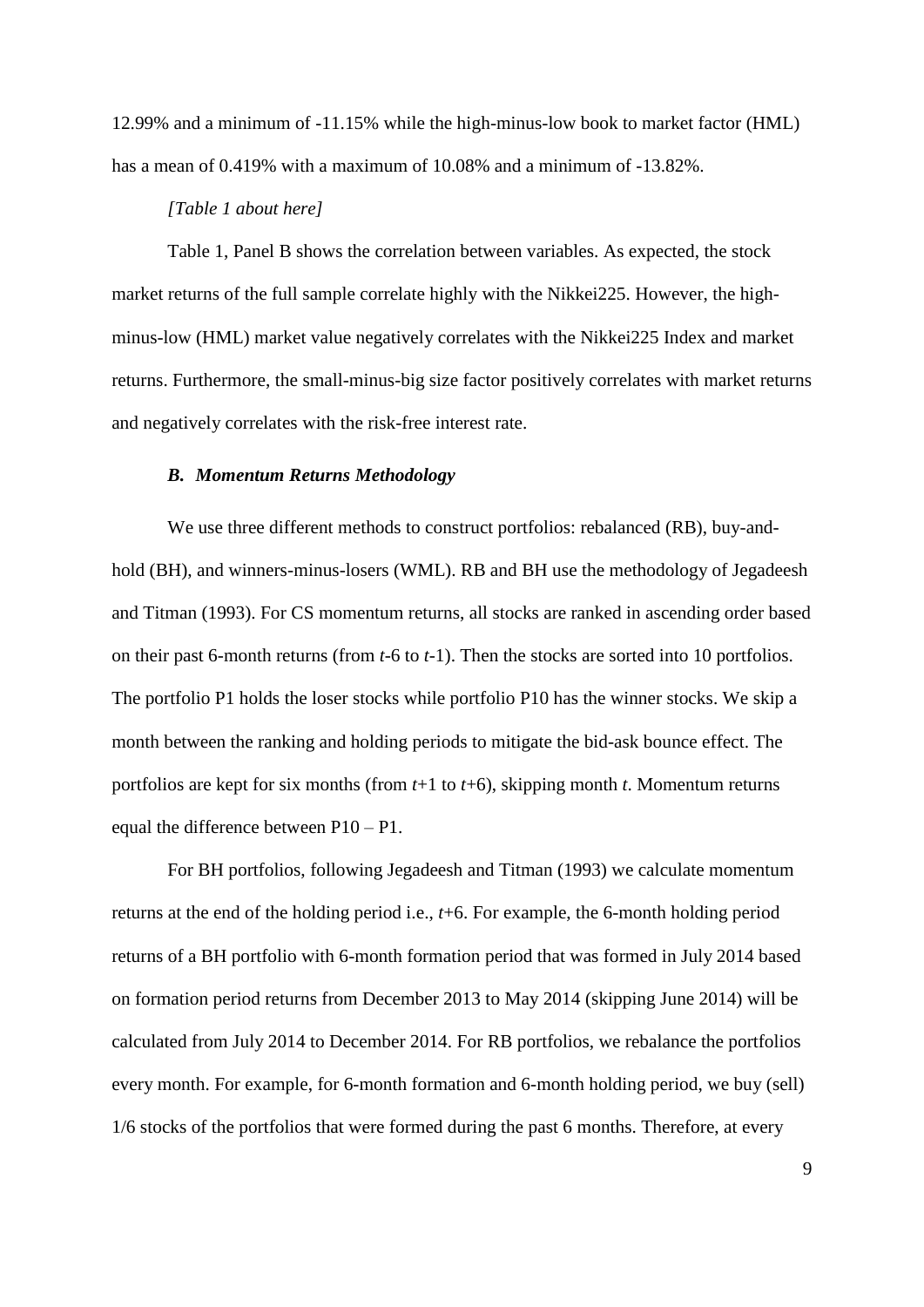month  $t+1$ , the portfolio formed 6-months ago is closed. We calculate value-weighted returns for CS momentum strategy to reduce the impact of small size stocks.<sup>3</sup>

The third method of constructing portfolios referred to as winners-minus-losers (WML) employ the methodology of [Carhart \(1997\)](#page-21-8) and [Fama and French \(2012\).](#page-21-9) At the end of each month *t*, all stocks are ranked on their past, cumulative, 11-month returns (from *t*-11 to *t*-1) and divided into three portfolios. We use the bottom 30% as the loser (L), middle 40% as the medium (M), and top 30% as winner (W) portfolio. We use the lagged performance of the biggest 90% of the stocks to define the cut-off points for L, M and W portfolios. Meanwhile, portfolios are sorted further by firm size. The small (S) portfolios hold the bottom 10% market capitalization while the big (B) contains the top 90%. Thus, the WML methodology constructs six value-weighted portfolios: small/losers (S/L), small/medium (S/M), small/winners (S/W), big/losers (B/L), big/medium (B/M) and big/winners (B/W). The value-weighted zero-cost portfolios are formed by buying (selling) the decile of stocks with the highest (lowest) 11-month lagged returns. A month is skipped between the formation and holding periods, and portfolios are then held for one month (*t*+1). The WML return equals the average returns of the two winners (S/W, B/W) minus the average returns of the two losers (S/L, B/L).

The portfolio construction for TS momentum is similar to CS momentum except for how the stocks are selected, and we use equal-weighted instead of value-weighted returns.<sup>4</sup> We implement the methodology of [Goyal and Jegadeesh \(2015\)](#page-21-0) for TS momentum returns. Stocks with positive (negative) returns over the risk-free rate over the past six months (from

<sup>&</sup>lt;sup>3</sup>The results remain robust for equal-weighted returns. We do not report the results to save the space, but are available upon request.

<sup>4</sup> The methodology for TS momentum returns is not suitable for value-weighted returns.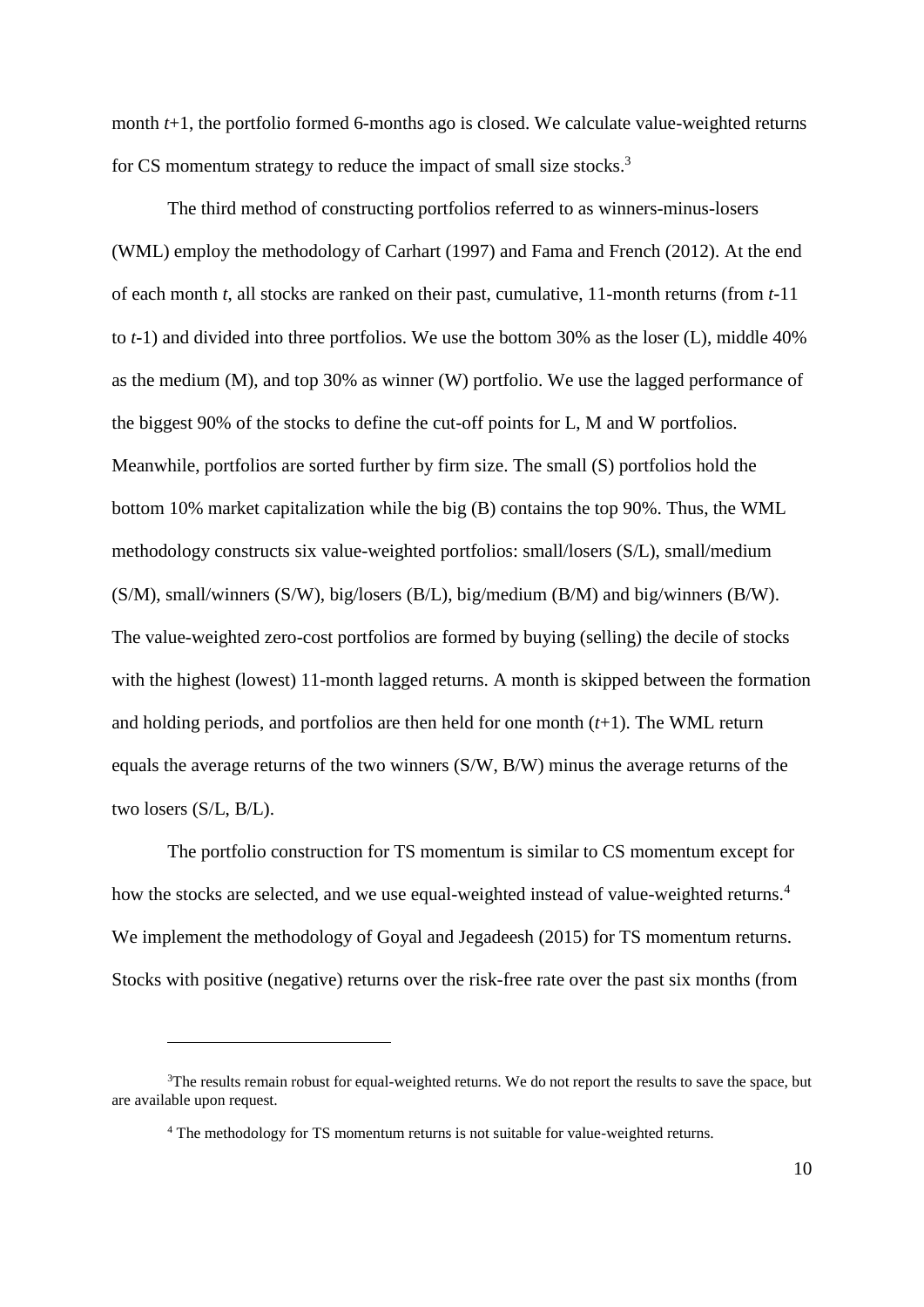*t*-6 to *t*-1) are bought (sold). The term,  $(\sum_{R_{it-1}\geq 0} R_{it})$  aggregates the returns of the bought stocks while the term,  $(\sum_{R_{it-1}<0} R_{it})$  sums the returns for the sold stocks. The portfolios are held for six months from *t*+1 to *t*+6. Equation 1 calculates the momentum returns as shown below,

$$
TS(MOM_{t}) = \frac{2}{N} \left( \sum_{R_{it-1} \ge 0} R_{it} - \sum_{R_{it-1} < 0} R_{it} \right),\tag{1}
$$

where *TS(MOMt)* equals the average monthly momentum returns at time *t* for TS strategy with a six-month holding period. N equals the number of stocks while the number two in the numerator allows the comparison between the TS and the CS strategies. Equation 1 corresponds to a zero-cost investment strategy if the same number of stocks are bought and sold. We use excess returns for the holding period because the number of stocks in long and short portfolios might not be equal. Therefore, the strategy involves borrowing at the risk-free rate for the long position and investing the proceeds from the short position at the risk-free rate.<sup>5</sup>

For each holding period month, we apply the methodology of [Cooper, Gutierrez and](#page-21-10)  Hameed (2004) to calculate the alphas from the CAPM and Fama-French risk-adjusted returns for both CS and TS momentum returns. The momentum returns (MRmt) for month *t* is regressed on factor i to estimate the loading factor  $(\beta_{mi})$ . The CAPM factor only includes the excess return of the value-weighted market returns over the one-month Treasury bill rate (*MKT)* while the Fama-French factors add the small-minus-big premium (SMB) and the highbook-to-market-minus-low-book-to-market return premium (HML). The subscript m indexes

<u>.</u>

<sup>&</sup>lt;sup>5</sup> The excess returns for the CS momentum strategy are similar to the raw returns because the number of stocks in long and short portfolios is equal.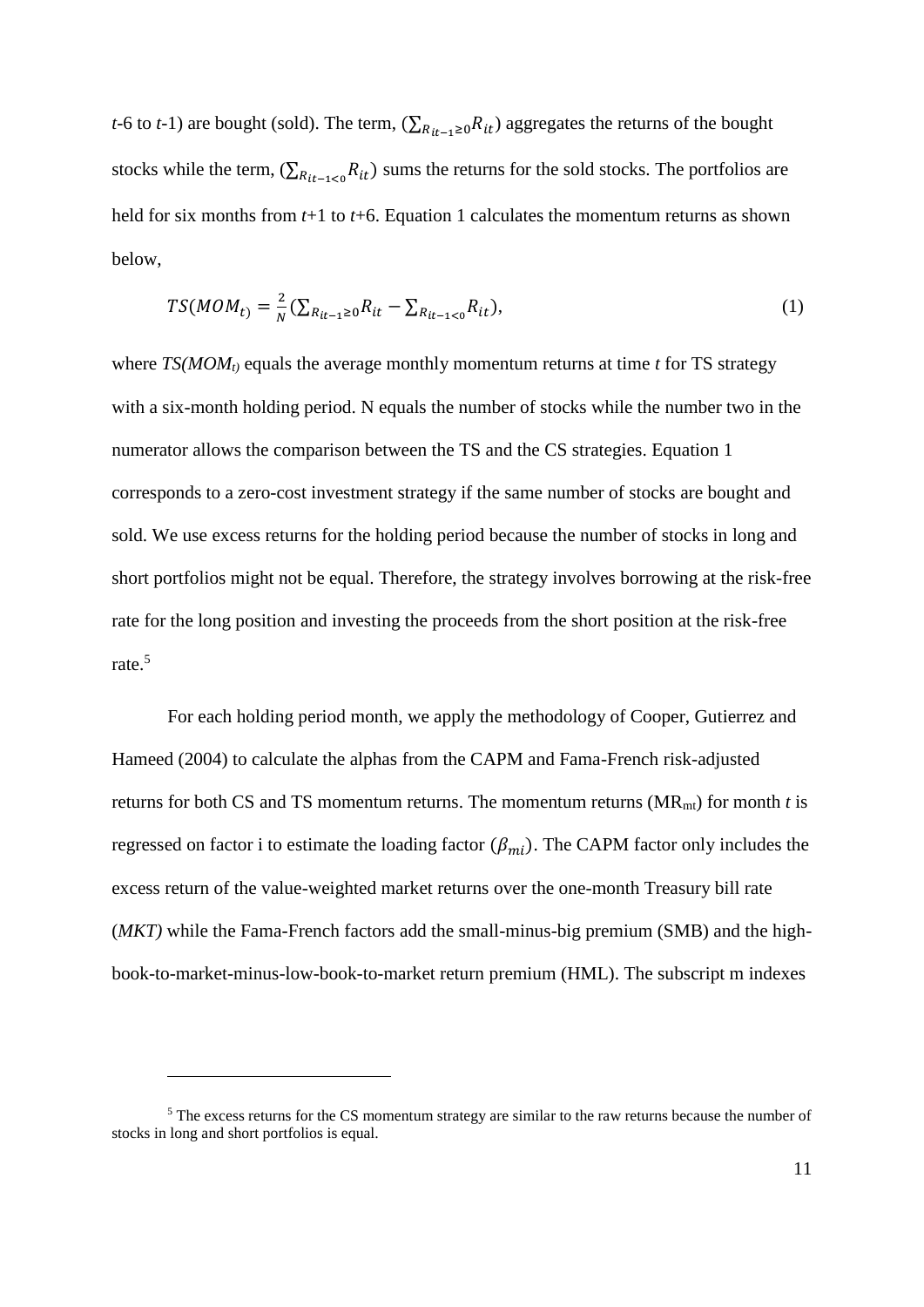a particular holding period where  $m = 1, 2, \ldots$  6. Subsequently, Equation (2) estimates the risk-adjusted momentum returns ( $MR_{mt}^{adj}$ ) after deducting the loading factors.

$$
MR_{mt}^{adj} = MR_{mt} - \sum_{i} \beta_{im} f_{it} \tag{2}
$$

The monthly risk-adjusted CAPM or Fama-French momentum returns are cumulated to form holding-period returns similar to raw momentum returns as described earlier.

# *C. Estimating Idiosyncratic Volatility*

Following [McLean \(2010\),](#page-22-4) we estimate idiosyncratic volatility from the standard deviation of the residuals of Equation (3)

$$
R_{i,t} = \alpha_i + \beta_{i1} RM_t + e_{i,t} \tag{3}
$$

where  $R_{i,t}$  is the monthly return on stock *i*;  $RM_t$  represents the monthly return of Nikkei225 index while  $e_{i,t}$  represents the regression residuals. We estimate Equation (3) for every stock during the formation period using data that spans between *t*-36 and *t*-1 months. Finally, every stock must have at least 30 valid monthly observations.

# **III. Empirical Findings**

### *A. Cross-Sectional and Time-Series Momentum Returns*

Table 2 shows unconditional CS and TS momentum returns. The WML, BH and RB portfolios yield insignificant CS momentum returns of 0.11%, 0.13%, and 0.28% per month, respectively. The results corroborate earlier studies that find relatively weak or no unconditional momentum returns in Japan [\(Fama and French, 2012,](#page-21-9) [Gong, Liu and Liu, 2015,](#page-21-11) [Griffin, Ji and Martin, 2003,](#page-22-8) [Naranjo and Porter, 2007,](#page-22-9) [Chui, Wei and Titman, 2000,](#page-21-12) [Chui et](#page-21-7)  [al., 2010,](#page-21-7) [Asness, 2011,](#page-21-13) [Hanauer, 2014\)](#page-22-3). The alphas of CAPM and Fama-French bear the same conclusion.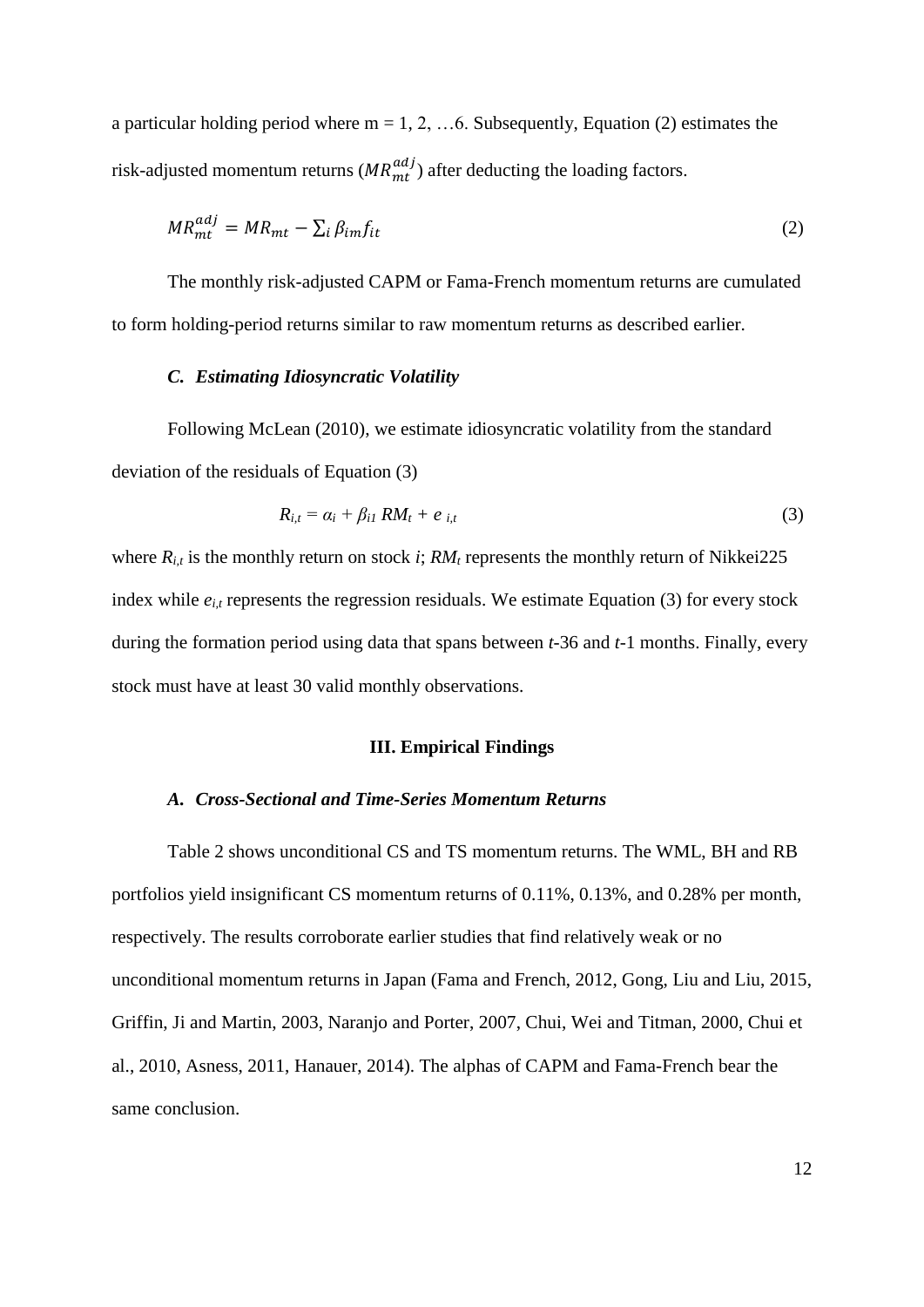Table 2 shows the TS momentum returns of buy-and-hold (BH) and re-balanced (RB) portfolios. The TS momentum returns exclude the winners-minus-losers approach since it only fits the CS strategy. The BH and RB portfolios generate insignificant TS momentum returns of 0.02% and 0.03% per month, respectively. The small and insignificant TS momentum returns are inconsistent with [Goyal and Jegadeesh \(2015\)](#page-21-0) who find TS momentum returns exceed the CS in U.S. stocks. The alphas of the CAPM and Fama-French agree with the raw momentum returns. Consequently, Japanese markets do not exhibit unconditional momentum returns whether using the CS or TS momentum strategy.

*[Table 2 about here]*

1

## *B. Cross-Sectional Momentum Returns and Market Dynamics*

Table 3 shows the results for CS momentum returns conditioned on market states.<sup>6</sup> We define market states based on the Nikkei 225 Index returns of lagged 12-month (*t*-11 to *t*) and subsequent month (*t*+1). UP/UP (DN/DN) market state is identified if both lagged and subsequent Nikkei 225 Index returns are positive (negative). The market state is classified as UP/DN (DN/UP) when lagged Nikkei 225 Index returns are positive (negative), and subsequent Nikkei 225 Index returns are negative (positive).<sup>7</sup>

The Japanese market experienced 135 lagged UP markets and 153 lagged DN markets. The market continued in the UP state (UP/UP) for 72 months and transitioned to a DN state (UP/DN) for 63 months. The market continued in the DN state (DN/DN) for 77

<sup>6</sup> For conditional momentum returns, we do not use buy-and-hold (BH) portfolios due to the manner in which the subsequent market returns are calculated. For example, BH uses cumulative 6-month market returns (*t*+1 to *t*+6) to define the subsequent market state. The cumulative returns could have one or more months with negative (positive) market returns that reduce the momentum effect for the BH portfolios.

 $<sup>7</sup>$  The results remain robust if the 36- and 24-month lagged market index returns define the market state.</sup> Furthermore, the results remain robust whether we use market returns based on all the stocks or Nikkei-500 Index returns.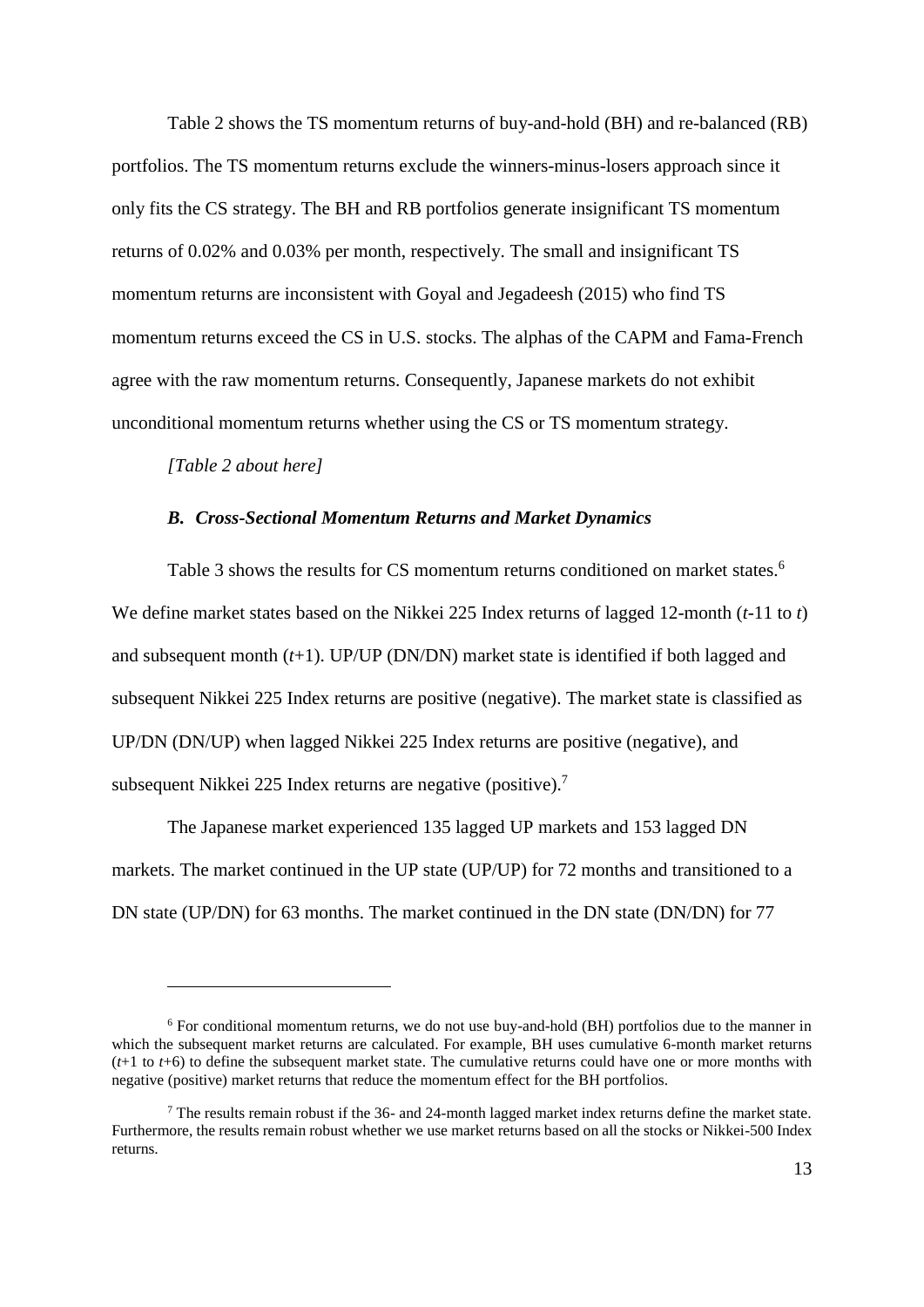months and transitioned to the UP state (DN/UP) for 76 months. The results corroborate those of [Hanauer \(2014\),](#page-22-3) who finds that the Japanese stock market experienced more market transitions than the U.S. markets.

# *[Table 3 about here]*

<u>.</u>

Table 3, Panel A shows WML momentum returns conditioned on market states. WML momentum returns average 1.97% (2.20%) per month when the market continues in the UP (DN) state. In contrast, momentum returns are negative at -1.38% (-2.70%) per month when the market transitions to the DN (UP) state. $8$  The CAPM and FF alphas bear the same signs as WML momentum returns. Thus, market continuations lead to momentum returns while transitions generate losses. Similar to [Hanauer \(2014\),](#page-22-3) the results also suggest that Japan does not experience unconditional momentum returns because losses from market transitions eliminate the momentum profits from market continuations.

Table 3, Panel B shows CS momentum returns for RB portfolios conditioned on market states. Similar to WML, momentum returns average 2.07% (2.51%) per month when the market continues in the UP (DN) state. However, market transitions generate losses of - 1.62% (-2.20%) per month for UP/DN (DN/UP) state. These results are consistent with those reported by Hanauer (2014).

In sum, the results in Panels A and B show that the Japanese markets earn positive momentum returns in market continuations, which supports the behavioural theory of [Daniel](#page-21-5)  et al. (1998).

<sup>&</sup>lt;sup>8</sup> We find momentum crashes when market transitions to the UP state because loser's portfolio earns greater returns than the winner's portfolio when the market rebounds. [Daniel and Moskowitz \(2016\)](#page-21-14) argue momentum crashes are driven by the option-like behaviour of the loser's portfolio. [Grobys \(2016\)](#page-22-10) also finds support for an option like behaviour in the European Monetary Union but only based on the intermediate past performance momentum strategy of [Novy-Marx \(2012\).](#page-22-11)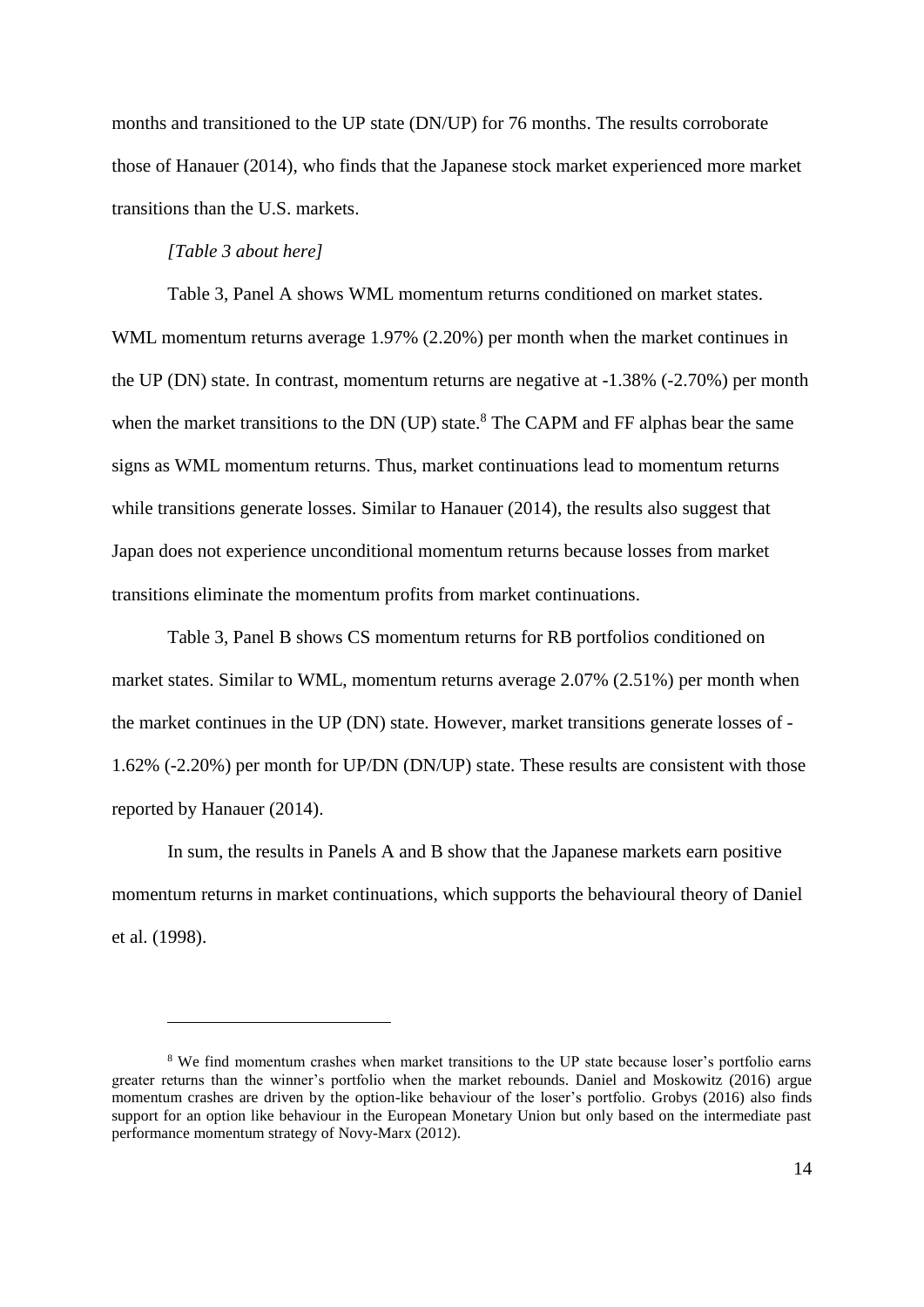## *C. Time-Series Momentum Returns and Market Dynamics*

For the TS strategies, we follow the same procedure as in the CS strategies using excess returns except that the stock's own performance determine the portfolio selection (Refer to Equation 1). Table 4 shows TS momentum returns conditioned on both the past and subsequent market states. TS momentum returns are 2.24% (3.43%) per month when the market continues in the UP (DN) state. As markets transition to another state, momentum returns generate losses that are -2.10% (-3.93%) per month when the market transitions to DN (UP) state. The CAPM and FF alphas bear the same signs as the momentum returns and losses.

## *[Table 4 about here]*

We find higher number of DN markets (153 months) than UP markets (135 months) which could explain the small and insignificant unconditional TS momentum returns in Japan. Goyal and Jegadeesh (2015) argue that more UP than DN markets cause TS momentum returns to exceed CS momentum returns due to the net long position and its corresponding risk premium. However, we find that the net short position can also generate momentum returns when markets continue in the DN state. In fact, a net long (short) position generates momentum returns when the market continues in UP (DN) state. Therefore, the absence of conditional TS momentum returns in Japan results from the offsetting momentum losses when the market transitions against the momentum profits when it continues in the same state. Market timing becomes salient in the data and supports the net long (short) position of the TS strategy following UP (DN) markets. For example, the TS portfolios buy (sell) on average 2129 (1167) stocks per month following UP markets and 945 (2086) stocks following DN markets.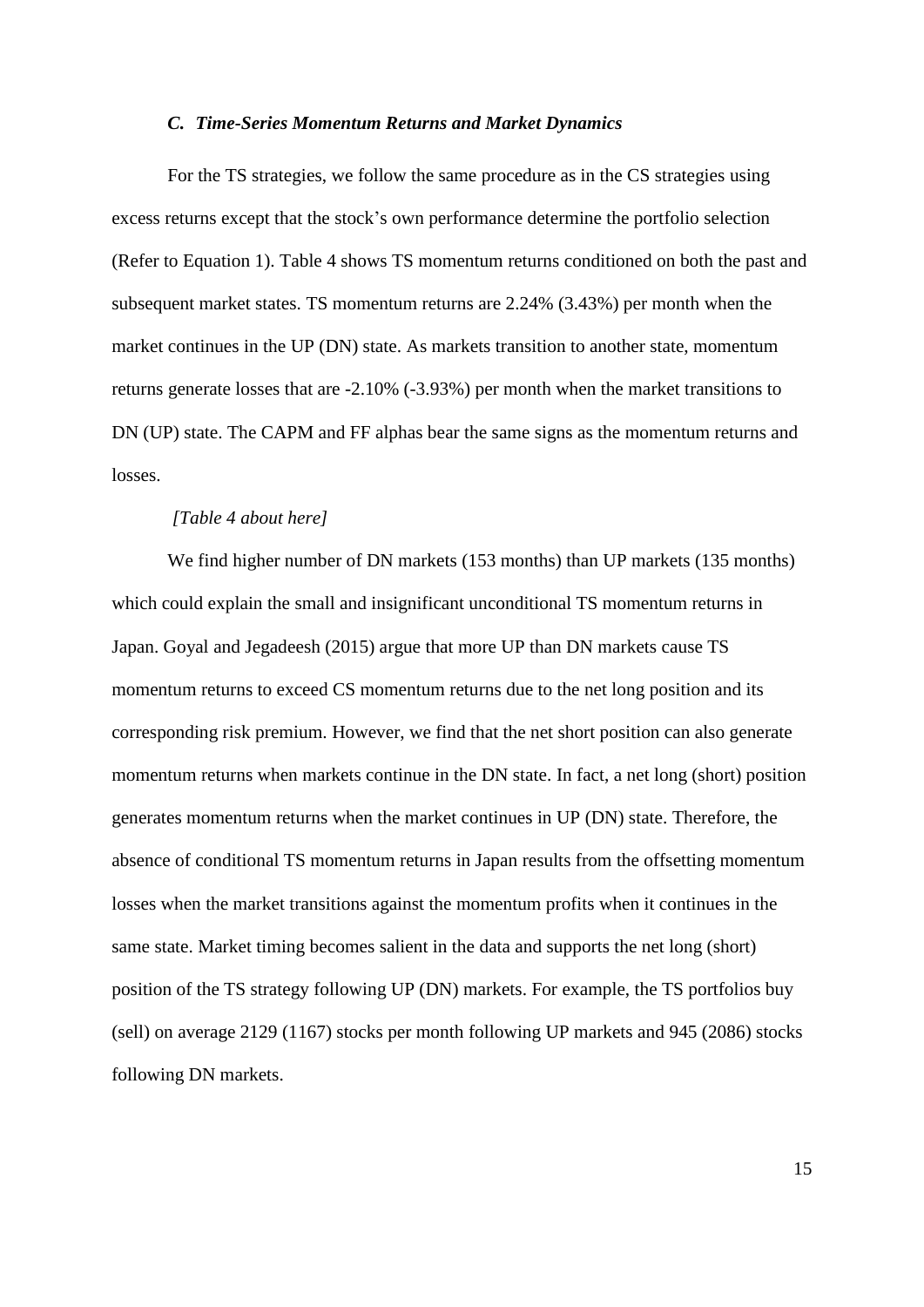In Table 4, we include all the stocks with excess positive (negative) formation period returns in the TS strategy and find comparatively higher TS momentum returns compared to the CS strategy that includes top (bottom) decile of formation period returns. Therefore, we expect even higher conditional TS momentum returns if we impose a cut-off point to buy (sell) the top (worst) performers with past excess positive (negative) returns. Based on the model of [Daniel et al. \(1998\),](#page-21-5) investor overconfidence will be even greater if the formation period returns on the stocks they bought (sold) are extremely positive (negative). The  $\pm 1$ standard deviation from the mean defines the cut-off points to buy and sell stocks.<sup>9</sup>

Table 5 reports the TS momentum returns with the  $\pm 1$  cut-off points. The number of stocks in the winner (loser) portfolio falls to 595 (155) following the UP markets while the number of stocks drops to 151 (514) following the DN markets. The TS strategy earns greater momentum returns of 4.31% (3.99%) per month for UP (DN) market continuations. In contrast market transitions lead to losses of -4.16% (-5.58%) per month when the market transitions to the DN (UP) state. In sum, the results in Table 5 indicate that markets continuing in the same state generate greater momentum returns after imposing the cut-off point, which supports [Daniel et al. \(1998\).](#page-21-5)

## *[Table 5 about here]*

1

## *D. Momentum Returns and Idiosyncratic Volatility*

Idiosyncratic volatility (IV) serves as a proxy for firm-specific information. Accordingly, a relation between momentum returns and IV would support the investor

<sup>&</sup>lt;sup>9</sup> The sample includes approximately 20% (32%) of the stocks with a cut-off point of  $\pm 1.28 (\pm 1)$  standard deviation from the mean. Setting the standard deviation to  $\pm 1$  from the mean ensures the winner and loser portfolios have stocks. Higher cut-off points cause some loser and winner portfolios to hold zero stocks for few months.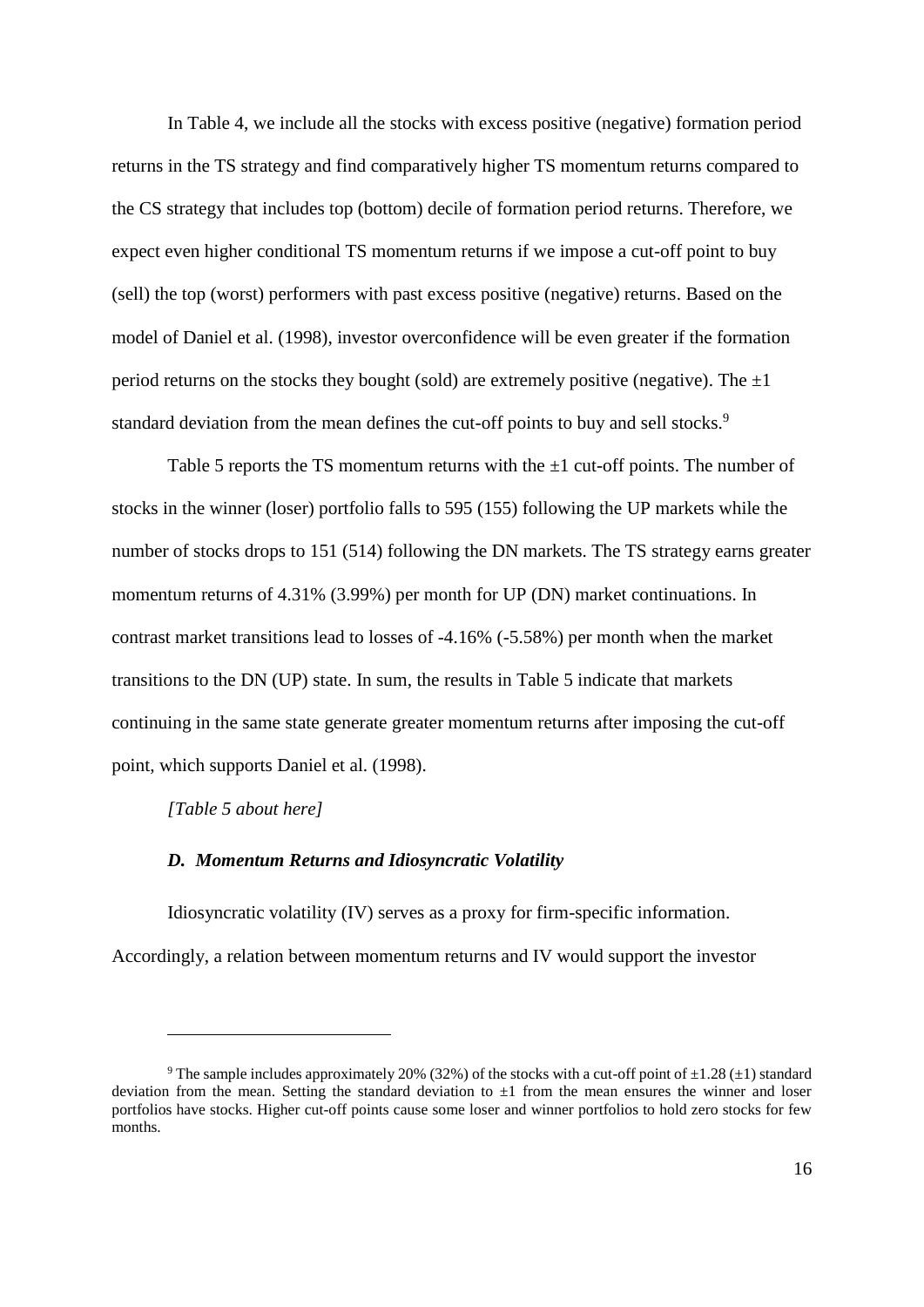underreaction models of [Barberis et al. \(1998\)](#page-21-4) and [Hong and Stein \(1999\)](#page-22-2) and also the overconfidence and self-attribution model of [Daniel et al. \(1998\).](#page-21-5) We test whether IV influences momentum returns using rebalanced portfolios.<sup>10</sup> Following the literature, (e.g. [Arena et al., 2008,](#page-21-3) [McLean, 2010\)](#page-22-4), at the beginning of each month *t*+1, we independently sort the stocks into  $10 \text{ CS}$  (two TS) portfolios and three IV portfolios.<sup>11</sup> These portfolios are held for six months (*t*+1 to *t*+6). At the end of each holding period, the momentum returns for each IV (low, medium, high) portfolio equal the winner minus loser portfolio.

Table 6, Panel A reports CS momentum returns sorted on IV while Panel B shows TS momentum returns sorted by IV. All IV terciles for both CS and TS indicate small and statistically insignificant momentum returns. Furthermore, the momentum returns between the high IV portfolios and low IV portfolios are not statistically different from zero. Hence, the results resemble the unconditional momentum returns in Table 2.

# *[Table 6 about here]*

<u>.</u>

Our results in Table 6 show that the positive relation between momentum returns and IV documented by Arena et al. (2008) in the U.S. is absent in Japan. These results are inconsistent with the prediction of a positive relation between momentum returns and IV based on both underreaction and the overconfidence and self-attribution theories of momentum. However, our results are consistent with the views of McLean (2010) based on U.S. markets who suggests that IV is not a limit to the arbitrage of momentum returns. Instead, McLean (2010) suggests that momentum is a smaller mispricing; therefore,

 $10$  The results remain robust whether we use buy-and-hold or WML portfolios. The results stay the same if we use two or five IV portfolios, and three or five momentum portfolios.

<sup>&</sup>lt;sup>11</sup> [McLean \(2010\)](#page-22-4) sorts the stocks into 5 IV and 5 momentum portfolios; whereas, [Arena et al. \(2008\)](#page-21-3) sort into 3 IV and 5 momentum portfolios. Our results remain unchanged if we sort into 5 IV and 5 momentum portfolios.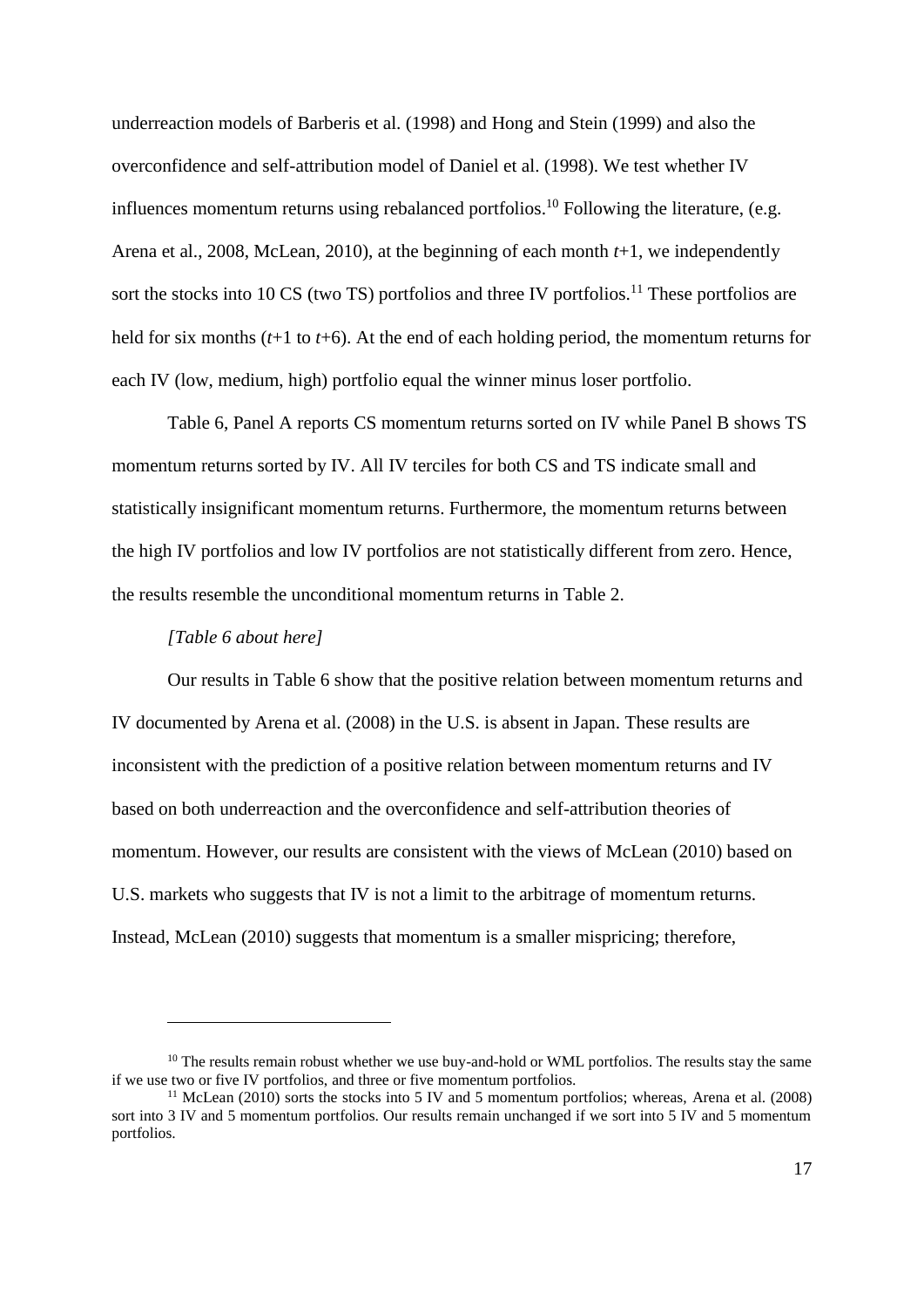transactions costs are the most likely limit to the arbitrage of momentum returns. McLean's (2010) argument is in line with [Lesmond, Schill and Zhou \(2004\)](#page-22-12) who report a positive relation between momentum returns and transaction costs in the U.S. markets, and show that momentum returns do not exceed transaction costs. We find that unconditional momentum returns in Japan are almost zero; whereas conditional momentum returns are significant and might persist because of transaction costs and bid-ask spread in Japan.<sup>12</sup>

The results in Table 6 show the absence of momentum returns in Japan when sorted on IV. However, we find momentum returns in the previous sections when we condition it on market dynamics. Therefore, we test whether a positive relation exists between momentum returns and IV especially when the market continues in the same state. Panel A of Table 7 reports IV-sorted CS momentum returns of rebalanced portfolios conditioned on market dynamics. Similar to the results shown in Panel A of Table 3, large and significant CS momentum profits occur when the market continues in the same state and generates large and significant momentum losses in market transitions. The Panel B of Table 7 shows large and significant TS momentum profits when the market continues in the same state and large and significant momentum losses when the market transitions to another state. However, the results in Table 7 still show no relation between momentum returns and IV since the difference in momentum returns between the high and low IV portfolios is insignificant.

## *[Table 7 about here]*

1

In sum, we do not find any relation between momentum returns and IV in Japan even when we condition CS and TS momentum returns on market dynamics. However, we still

 $12$  The transaction costs in Japan vary by transaction size, starting at 1.15% per trade for trades under 1 million yen and declining as the trading value increases, with the rate being 0.075% per trade for trades exceeding 1 billion yen [\(e.g. Liu and Zhu, 2009\)](#page-22-13).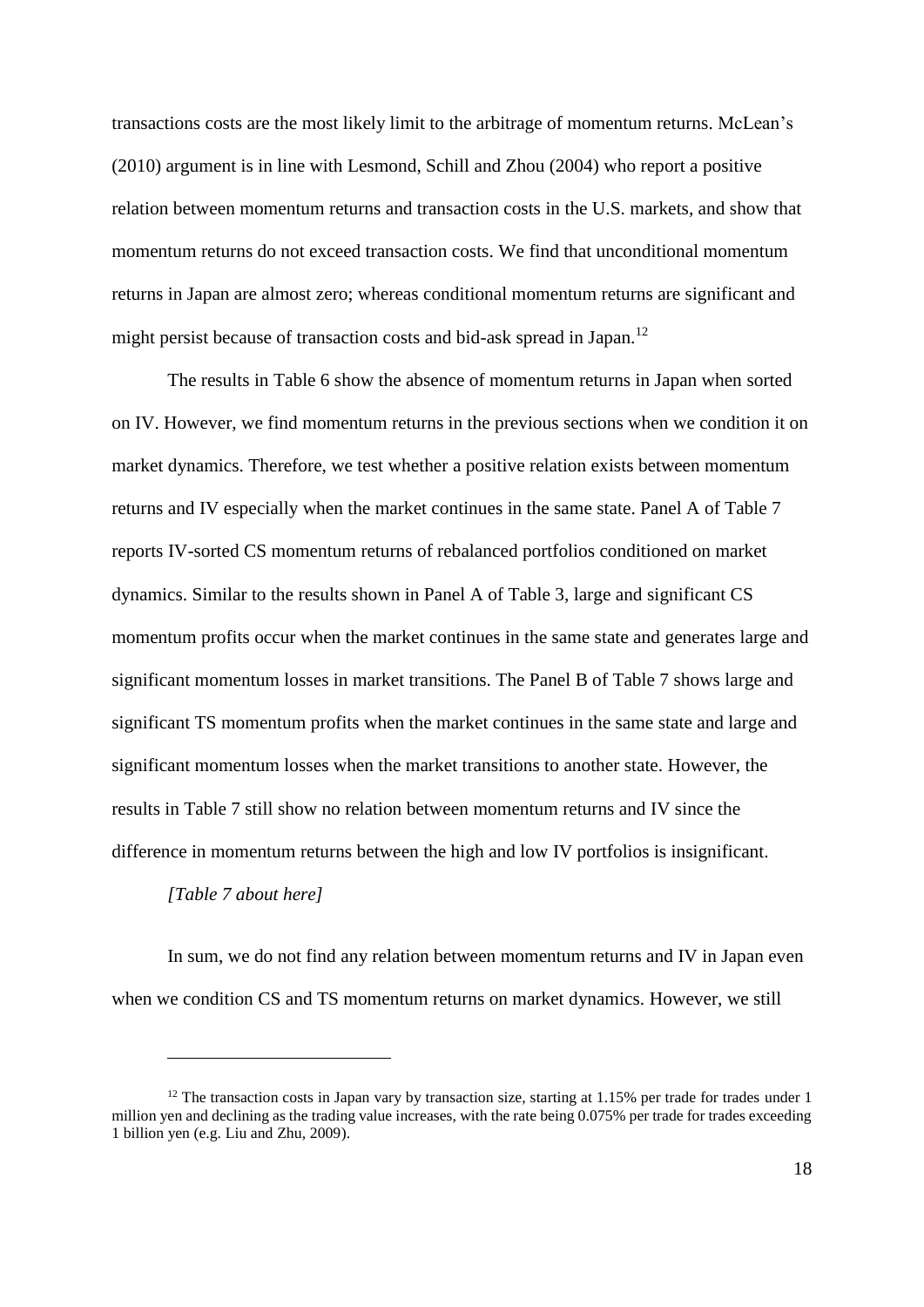find higher and significant momentum return when the market continues in the same state even after sorting stocks on IV. Therefore, our results support [Daniel et al. \(1998\)](#page-21-5) model that predicts higher momentum returns in market continuations. In contrast, we do not find support for for the underreaction models of [Barberis et al. \(1998\)](#page-21-4) and Hong and Stein (1999).

# **IV. Robustness Tests**

## *A. Momentum Returns, Market Dynamics and the 2008 Financial Crisis*

In this section, we examine the robustness of our main findings before the 2008 financial crisis (1990-2007) and during and after the crisis  $(2008-2014).$ <sup>13</sup> We follow classification for CS momentum returns, TS momentum returns, UP/UP, UP/DN, DN/UP and DN/DN market states as in Sections III.B and III.C.

## *[Table 8 about here]*

Table 8 reports momentum returns of both CS and TS strategies conditioned on market dynamics. Panel A reports momentum returns before the 2008 Financial Crisis and Panel B during and after the 2008 Financial Crisis. We find large and significant CS and TS momentum returns before the 2008 financial crisis. For example, CS momentum returns are 2.36% (2.70%) per month when the market continues in UP (DN) state. The TS momentum returns are 1.91% (3.39%) per month when the market continues in UP (DN) state. We find similar trends in Panel B for both CS and TS momentum returns. Our results suggest that momentum trading strategies are profitable only when the market continues in the same state. Therefore, momentum trading strategies could generate significant profits during economic expansions (recessions) where stocks on average earn positive (negative) returns. In contrast, momentum strategies incur losses in market transitions, e.g., from expansion to recession.

<sup>&</sup>lt;sup>13</sup> We thank the referee for suggesting this test.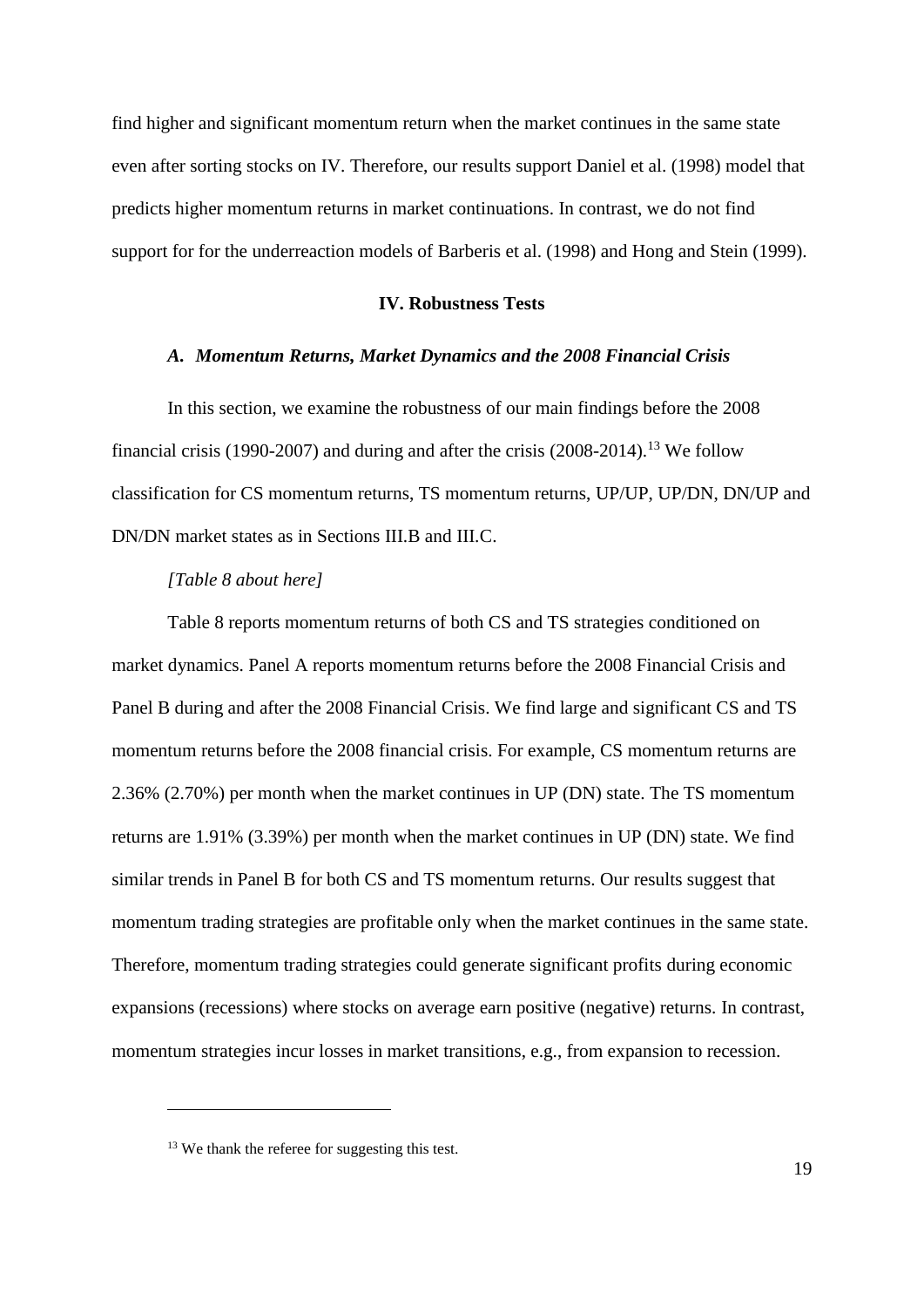## *B. Momentum Returns, Market Dynamics and Alternative Holding Periods*

Recall from Section III that we used the conventional 6-month formation and 6 month holding periods for both CS and TS strategies, consistent with the literature [\(Asem and](#page-21-2)  [Tian, 2010,](#page-21-2) [Cooper et al., 2004,](#page-21-10) [McLean, 2010,](#page-22-4) [Jegadeesh and Titman, 2001\)](#page-22-14). In this section, we examine whether our main finding that momentum returns are large and significant when the market continues in the same state, survive alternative holding periods.<sup>14</sup> We follow similar classification for CS momentum returns, TS momentum returns, UP/UP, UP/DN, DN/UP and DN/DN market states as in Sections III.B and III.C.

### *[Table 9 about here]*

Table 9 reports the CS and TS momentum returns for *k-*holding (*k=*3, 9 and 12) months. <sup>15</sup> Panel A reports CS momentum returns. We find large and significant momentum returns when the market continues in the same state. For example, momentum returns are 1.63% (2.68%) per month, 2.04% (2.21%) per month and 1.45% (1.60%) per month for 3-, 9 and 12-month holding periods, respectively when the market state is UP/UP (DN/DN). Panel B reports TS momentum returns. Similar to the results in Panel A, we find large and significant TS momentum returns when the market continues in the same state. In sum, our main findings that momentum returns are large and significant when the market continues in the same state hold for alternative periods.

# **V. Conclusion**

We find that momentum returns are conditioned by market states irrespective of whether we employ cross-sectional (CS) or time-series (TS) momentum strategies.

<sup>&</sup>lt;sup>14</sup> We thank the referee for suggesting this test.

<sup>&</sup>lt;sup>15</sup> We also examine the robustness of our main findings for alternative formation periods (3-, 9- and 12month) and our results remain similar. We do not report those results to save the space but are available upon request.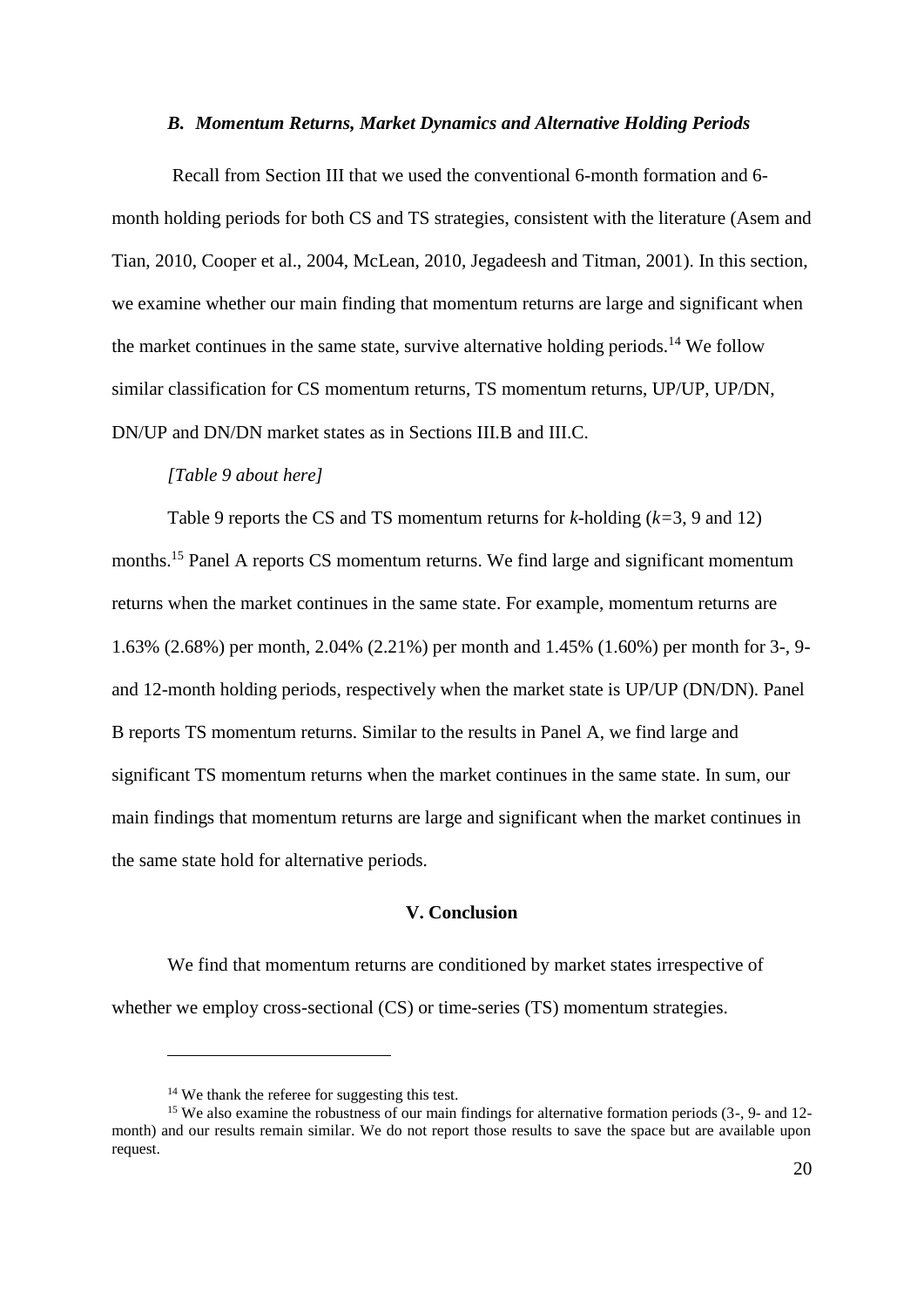Specifically, we find momentum profits for markets continuing in the same state while we document momentum losses when markets transition to a different state. This is consistent with the overconfidence and self-attribution model of Daniel et al. but not with the underreaction model of Hong and Stein.

We find that the TS conditional momentum returns exceed the conditional CS momentum returns although the TS strategy uses only two portfolios compared with the CS which utilizes ten. The returns of the TS strategy exceeds CS because the former takes a net long (short) position following UP (DN) markets which generate greater TS returns, consistent with the model of [Daniel et al. \(1998\)](#page-21-5) since a subsequent increase (decrease) after a buy (sell) trade further enhances investor overconfidence. If we exclude stocks that lie between  $\pm 1$  standard deviation around the mean, TS momentum profits become even larger. The cut-off point excludes stocks with mediocre returns and further supports [Daniel et al.](#page-21-5)  (1998).

Finally, we find no relation between idiosyncratic volatility and momentum returns. Though this is not supportive of any of the three behavioural models, it implies that idiosyncratic volatility is not a significant limit to arbitrage in the Japanese market.

Our results imply that money managers could earn returns using the momentum strategy when they expect the market trend to continue in the same direction, e.g., UP/UP or DN/DN. However, this strategy turns to losses if the market transitions; therefore, it is quite risky.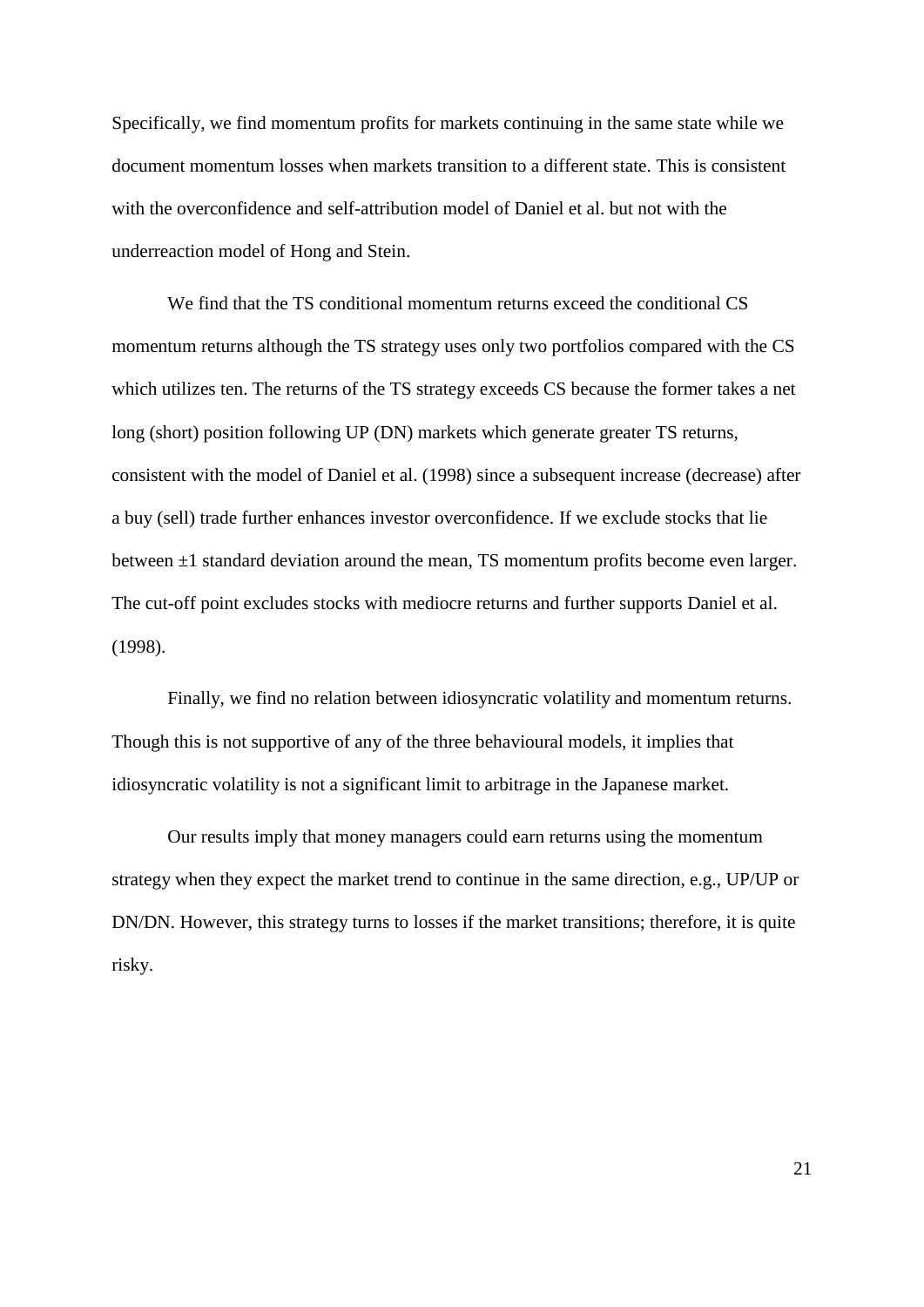# **References**

- <span id="page-21-3"></span>Arena, M. P., K. S. Haggard and X. S. Yan (2008), 'Price momentum and idiosyncratic volatility', The Financial Review*,* 43**,** 159-90.
- <span id="page-21-2"></span>Asem, E. and G. Y. Tian (2010), 'Market dynamics and momentum profits', Journal of Financial and Quantitative Analysis*,* 45**,** 1549-62.
- <span id="page-21-13"></span>Asness, C. (2011), 'Momentum in Japan: The exception that proves the rule', The Journal of Portfolio Management*,* 37**,** 67-75.
- <span id="page-21-4"></span>Barberis, N., A. Shleifer and R. Vishny (1998), 'A model of investor sentiment', Journal of Financial Economics*,* 49**,** 307-43.
- <span id="page-21-8"></span>Carhart, M. M. (1997), 'On persistence in mutual fund performance', The Journal of Finance*,* 52**,** 57-82.
- <span id="page-21-6"></span>Cheema, M. A., G. V. Nartea and Y. Man (2017), 'Cross-Sectional and Time Series Momentum Returns and Market States', International Review of Finance**,** n/a-n/a.
- <span id="page-21-7"></span>Chui, A. C., S. Titman and K. J. Wei (2010), 'Individualism and momentum around the world', The Journal of Finance*,* 65**,** 361-92.
- <span id="page-21-12"></span>Chui, A. C. W., K. C. Wei and S. Titman (2000), 'Momentum, legal systems and ownership structure: An analysis of Asian stock markets', University of Texas at Austin working paper.
- <span id="page-21-10"></span>Cooper, M. J., R. C. Gutierrez and A. Hameed (2004), 'Market states and momentum', The Journal of Finance*,* 59**,** 1345-65.
- <span id="page-21-14"></span>Daniel, K. and T. J. Moskowitz (2016), 'Momentum crashes', Journal of Financial Economics*,* 122**,** 221-47.
- <span id="page-21-5"></span>Daniel, K. D., D. Hirshleifer and A. Subrahmanyam (1998), 'Investor psychology and security market under- and overreactions', The Journal of Finance*,* 53**,** 1839-85.
- <span id="page-21-1"></span>Fama, E. F. and K. R. French (1996), 'Multifactor explanations of asset pricing anomalies', The Journal of Finance*,* 51**,** 55-84.
- <span id="page-21-9"></span>Fama, E. F. and K. R. French (2012), 'Size, value, and momentum in international stock returns', Journal of Financial Economics*,* 105**,** 457-72.
- <span id="page-21-11"></span>Gong, Q., M. Liu and Q. Liu (2015), 'Momentum is really short-term momentum', Journal of Banking & Finance*,* 50**,** 169-82.
- <span id="page-21-0"></span>Goyal, A. and N. Jegadeesh (2015), 'Cross-Sectional and Time-Series Tests of Return Predictability: What is the Difference?', Available at SSRN 2610288.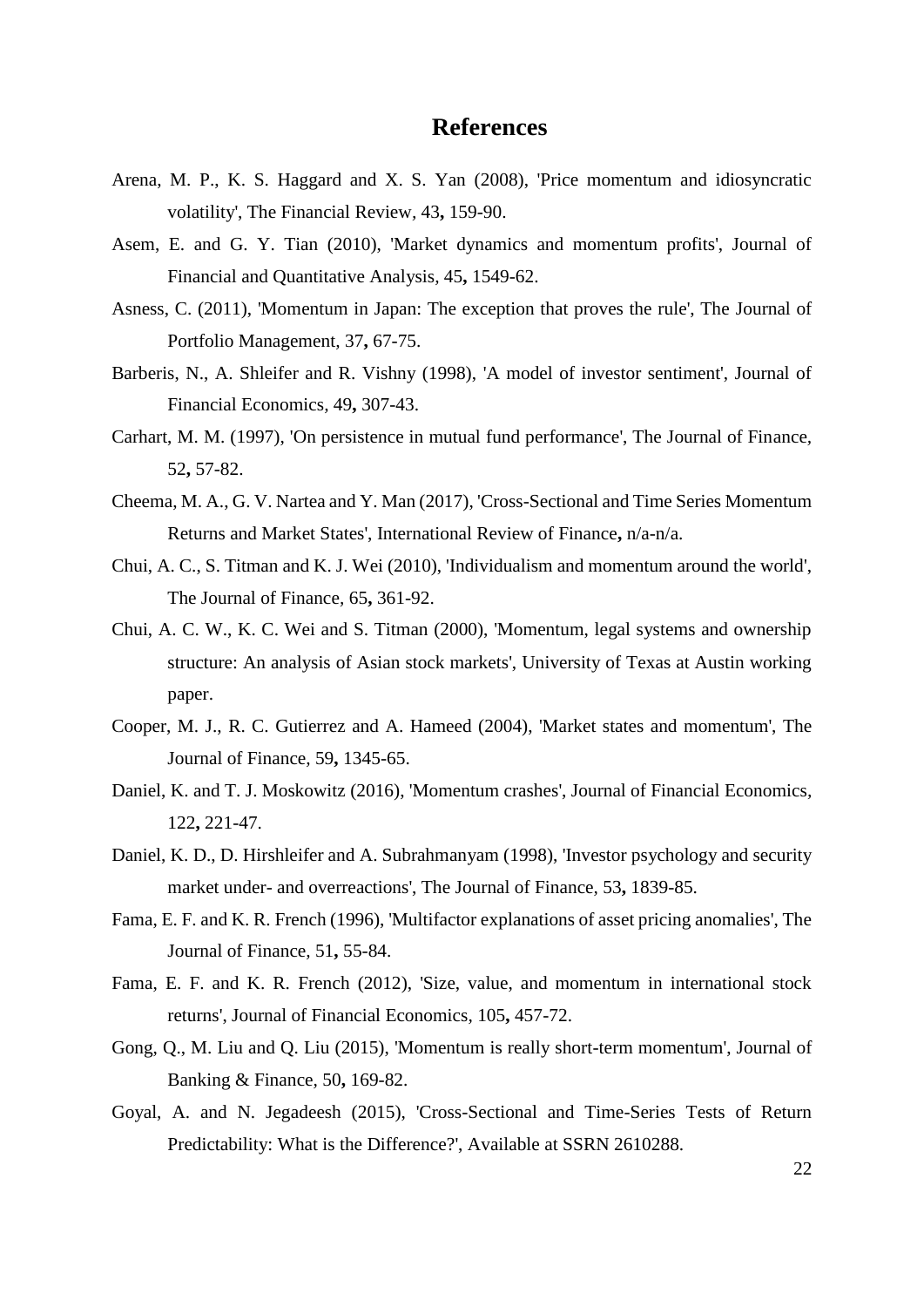- <span id="page-22-8"></span>Griffin, J. M., X. Ji and J. S. Martin (2003), 'Momentum investing and business cycle risk: Evidence from pole to pole', Journal of Finance**,** 2515-47.
- <span id="page-22-15"></span><span id="page-22-6"></span>Griffin, J. M., P. J. Kelly and F. Nardari (2010), 'Do Market Efficiency Measures Yield Correct Inferences? A Comparison of Developed and Emerging Markets', The Review of Financial Studies**,** 3225-77.
- <span id="page-22-10"></span>Grobys, K. (2016), 'Another look at momentum crashes: momentum in the European Monetary Union', Applied Economics*,* 48**,** 1759-66.
- <span id="page-22-3"></span>Hanauer, M. (2014), 'Is Japan Different? Evidence on Momentum and Market Dynamics', International Review of Finance*,* 14**,** 141-60.
- <span id="page-22-2"></span>Hong, H. and J. C. Stein (1999), 'A unified theory of underreaction, momentum trading, and overreaction in asset markets', The Journal of Finance*,* 54**,** 2143-84.
- <span id="page-22-5"></span>Ince, O. S. and R. B. Porter (2006), 'Individual equity return data from Thomson Datastream: Handle with care!', Journal of Financial Research*,* 29**,** 463-79.
- <span id="page-22-0"></span>Jegadeesh, N. and S. Titman (1993), 'Returns to buying winners and selling losers: Implications for stock market efficiency', The Journal of Finance*,* 48**,** 65-91.
- <span id="page-22-14"></span>Jegadeesh, N. and S. Titman (2001), 'Profitability of Momentum Strategies: An Evaluation of Alternative Explanations', The Journal of Finance*,* 56**,** 699-720.
- <span id="page-22-12"></span>Lesmond, D. A., M. J. Schill and C. Zhou (2004), 'The illusory nature of momentum profits', Journal of Financial Economics*,* 71**,** 349-80.
- <span id="page-22-13"></span>Liu, S. and Z. Zhu (2009), 'Transaction costs and price volatility: new evidence from the Tokyo Stock Exchange', Journal of Financial Services Research*,* 36**,** 65-83.
- <span id="page-22-4"></span>Mclean, R. D. (2010), 'Idiosyncratic risk, long-term reversal, and momentum', Journal of Financial and Quantitative Analysis*,* 45**,** 883-906.
- <span id="page-22-1"></span>Moskowitz, T. J., Y. H. Ooi and L. H. Pedersen (2012), 'Time series momentum', Journal of Financial Economics*,* 104**,** 228-50.
- <span id="page-22-9"></span>Naranjo, A. and B. Porter (2007), 'Including emerging markets in international momentum investment strategies', Emerging Markets Review*,* 8**,** 147-66.
- <span id="page-22-11"></span>Novy-Marx, R. (2012), 'Is momentum really momentum?', Journal of Financial Economics*,* 103**,** 429-53.
- <span id="page-22-7"></span>Schmidt, P. S., U. Von Arx, A. Schrimpf, A. F. Wagner and A. Ziegler (2014), 'On the construction of common size, value and momentum factors in international stock markets: A guide with applications', Swiss Finance Institute Research Paper.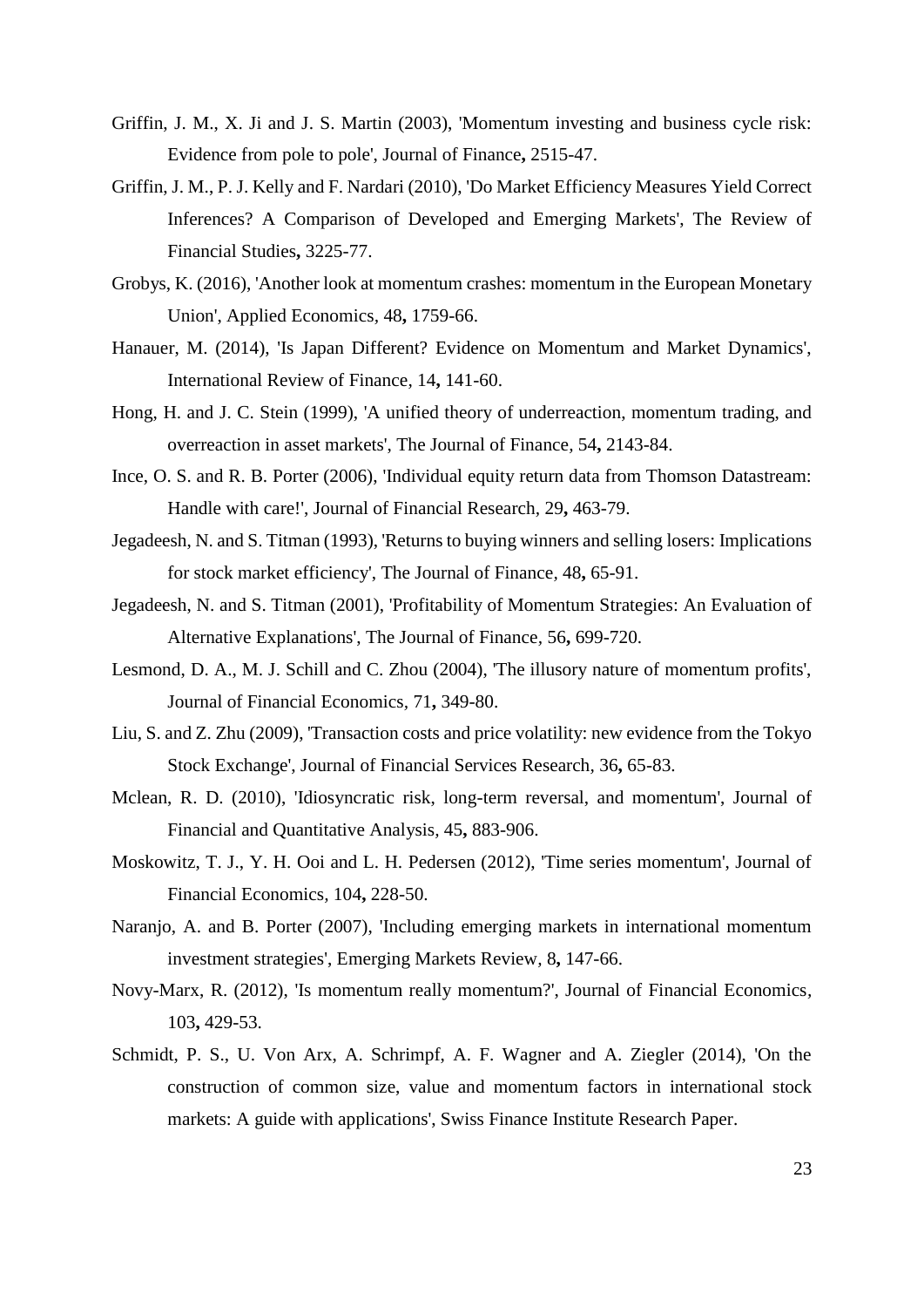<span id="page-23-0"></span>Shleifer, A. and R. W. Vishny (1997), 'The limits of arbitrage', The Journal of Finance*,* 52**,** 35- 55.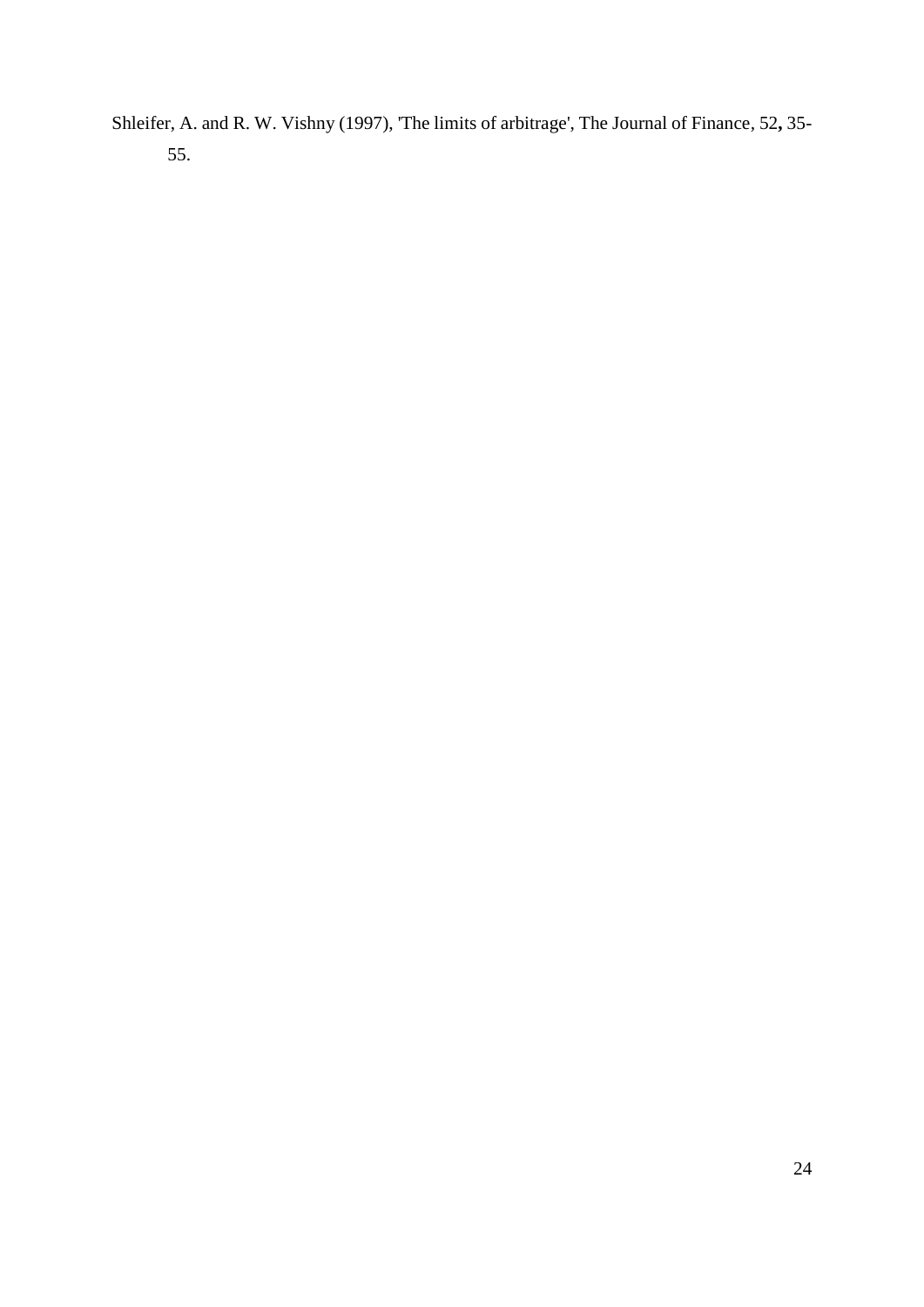# **Table 1: Descriptive Statistics**

Panel A reports summary statistics of the Nikkei225 Index monthly returns (Nikkei225), market returns (RM), the risk-free rate (RF), small-minus-big size factor (SMB) and high-minus-low book-to-market factor (HML) while Panel B shows the correlations. The Fama-French Library for Japan provides the RM, RF, SMB, and HML. Datastream International furnishes the Nikkei 225 Index return. The sample period ranges from January 1990 to December 2014.

| Panel A: Descriptive Statics |          |                |         |         |           |  |  |
|------------------------------|----------|----------------|---------|---------|-----------|--|--|
| Variable                     | Mean     | <b>Std Dev</b> | Median  | Maximum | Minimum   |  |  |
| Nikkei225                    | $-0.008$ | 6.236          | $-0.02$ | 20.066  | $-23.827$ |  |  |
| <b>RM</b>                    | 0.208    | 5.975          | 0.6     | 25.59   | $-17.43$  |  |  |
| RF                           | 0.244    | 0.185          | 22.64   | 0.68    | 0.00      |  |  |
| <b>SMB</b>                   | $-0.028$ | 3.299          | $-0.14$ | 12.99   | $-11.15$  |  |  |
| <b>HML</b>                   | 0.419    | 2.778          | 2.59    | 10.08   | $-13.82$  |  |  |

| Panel B: Correlations |            |         |         |            |            |  |  |  |
|-----------------------|------------|---------|---------|------------|------------|--|--|--|
| Variable              | Nikkei 225 | RM      | RF      | <b>SMB</b> | <b>HML</b> |  |  |  |
| Nikkei225             |            |         |         |            |            |  |  |  |
| RM                    | 0.81       |         |         |            |            |  |  |  |
| RF                    | $-0.11$    | $-0.08$ |         |            |            |  |  |  |
| <b>SMB</b>            | 0.01       | 0.12    | $-0.15$ |            |            |  |  |  |
| <b>HML</b>            | $-0.17$    | $-0.17$ | 0.02    | 0.07       |            |  |  |  |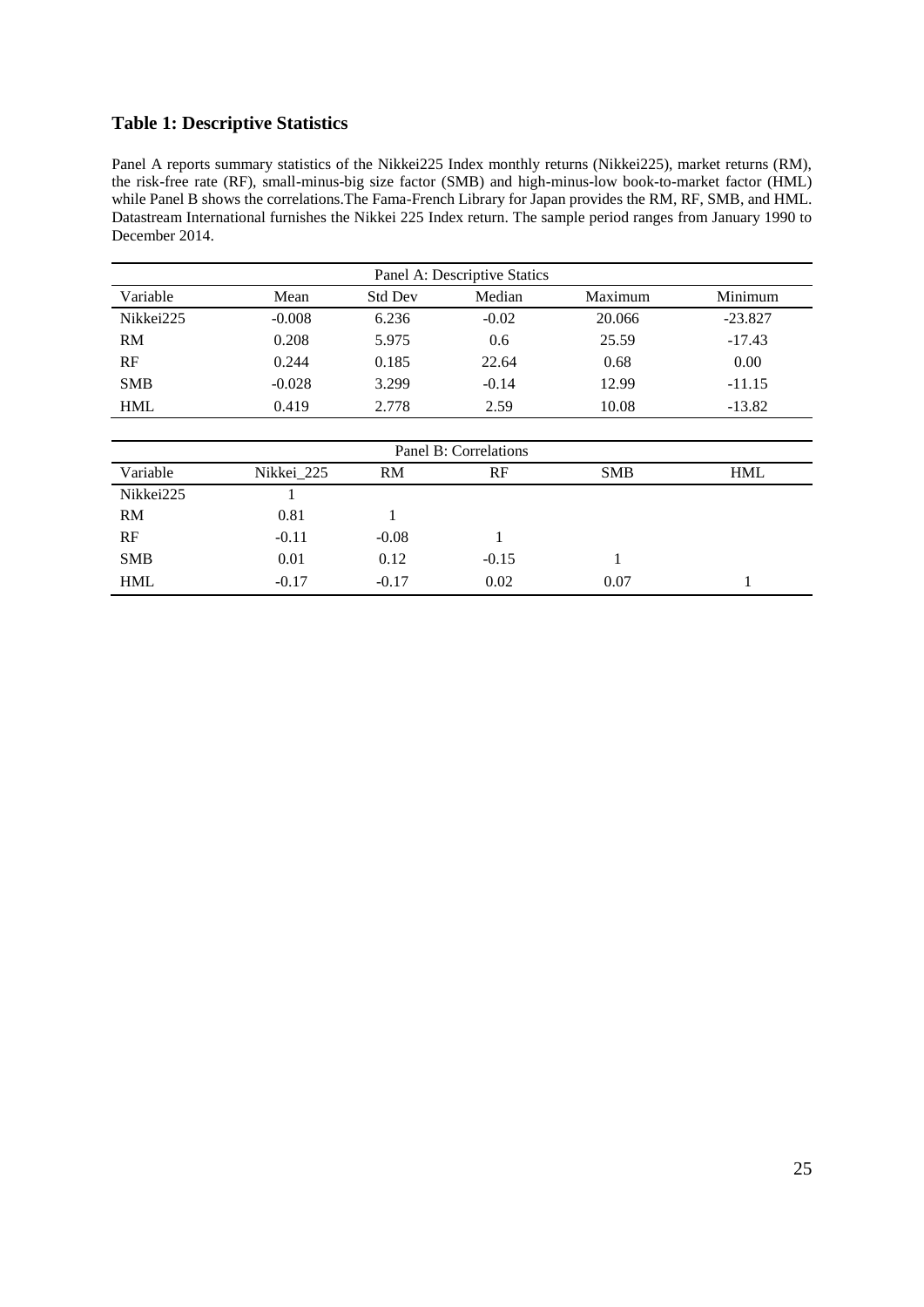## **Table 2: Unconditional cross-sectional and time-series momentum returns**

The table presents momentum returns for cross-sectional winners-minus-losers (CS-WML), re-balanced crosssectional (RB-CS), buy-and-hold cross-sectional (BH-CS), re-balanced time-series (RB-TS), and buy-and-hold time-series (BH-TS). For CS-WML, at the beginning of each month  $t+1$ , all stocks are ranked on their returns between months *t*-11 and *t*-1 and sorted into three groups: losers (L) as the bottom 30%, medium (M) as the middle 40% and the winners (W) as top 30%. Stocks are also divided into two groups based on market capitalization at month *t*: bottom 10% as the small (S) and the top 90% as big (B). Consequently, all stocks are sorted into 6 portfolios: S/L, S/M, S/B, B/L, B/M and B/W. The value-weighted returns of these portfolios are calculated for month  $t+1$ , and month  $t$  is skipped to mitigate bid-ask bounce effect. WML equal the difference between the average monthly returns of the two winners (S/W and B/W) and the average return of the two losers (S/L and B/L). For RB-CS and BH-CS, at the beginning of each month *t*+1, all stocks are sorted into deciles based on their lagged 6-month (*t*-6 to *t*-1) returns, and stocks with highest (lowest) 6-month lagged returns are bought (sold). These portfolios are held for 6 months (*t*+1 to *t*+6). Both re-balanced and buy-and-hold portfolios use the methodology o[f Jegadeesh and Titman \(1993\)](#page-22-0) to calculate momentum returns. For time series RB-TS and BH-TS momentum returns, the same procedures are followed except that stocks are selected on their own performance. Stock with a positive (negative) risk-free excess return is included in the winner (loser) portfolio (see equation 1). Both re-balanced and buy-and-hold portfolios use the methodology of [Jegadeesh and Titman \(1993\)](#page-22-0) to calculate RB-TS and BH-TS momentum returns. The table shows the average monthly returns of loser and winner portfolios, momentum returns, and alphas for the CAPM and Fama-French with *t*-statistics in parentheses. The *t*statistics are adjusted for buy-and-hold portfolios using Newey-West while the simple *t*-statistics are shown for the other portfolios. The sample period ranges from January 1990 to December 2014.

| <b>Momentum Returns</b> | CS-WML | <b>BH-CS</b> | <b>RB-CS</b> | <b>BH-TS</b> | <b>RB-TS</b> |
|-------------------------|--------|--------------|--------------|--------------|--------------|
| Loser                   | 0.27   | 0.21         | 0.16         | 0.18         | 0.19         |
|                         | (0.66) | (0.50)       | (0.33)       | (0.39)       | (0.42)       |
| Winner                  | 0.38   | 0.34         | 0.44         | 0.20         | 0.22         |
|                         | (1.16) | (0.86)       | (1.05)       | (0.59)       | (0.61)       |
| <b>Momentum Returns</b> | 0.11   | 0.13         | 0.28         | 0.02         | 0.03         |
|                         | (0.39) | (0.39)       | (0.72)       | (0.06)       | (0.06)       |
| CAPM Alpha              | 0.12   | 0.12         | 0.29         | 0.03         | 0.04         |
|                         | (0.40) | (0.36)       | (0.73)       | (0.07)       | (0.10)       |
| Fama-French Alpha       | 0.26   | 0.13         | 0.55         | 0.04         | 0.02         |
|                         | (0.92) | (0.39)       | (1.47)       | (0.11)       | (0.04)       |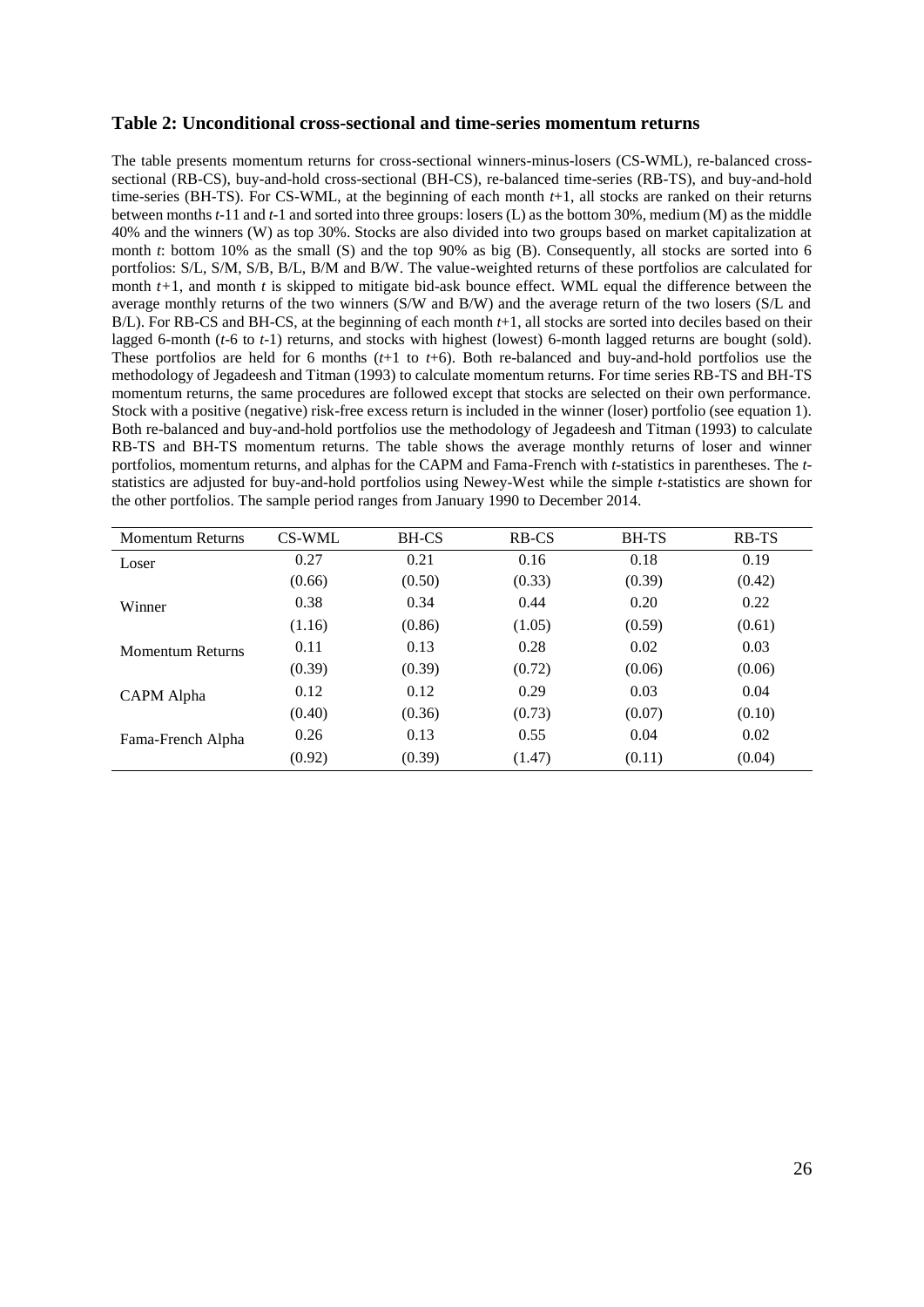## **Table 3: Cross-sectional momentum returns and market dynamics**

The panel A of this table presents Winners minus Losers (WML) momentum returns while Panel B shows momentum returns (RB) based on re-balanced portfolios. For WML, all stocks are ranked on their returns at the end of each month *t* from month *t*-11 to *t*-1 and divided into three groups: losers (L) as the bottom 30%, medium (M) as 40% and winners as top 30%. Stocks are further sorted into two groups based on market capitalization of month *t*, bottom 10% as small (S) and top 90% big (B). Thus, all stocks are sorted into six portfolios: S/L, S/M, S/B, B/L, B/M and B/W. The value-weighted returns of these portfolios are calculated for month *t+*1, and month *t* is skipped to mitigate bid-ask bounce effect. WML equals the average monthly returns of the two winners portfolios (S/W and B/W) minus the average of the two losers (S/L and B/L) portfolios. As in [Jegadeesh and](#page-22-0)  Titman (1993), we rebalance the portfolios monthly for RB momentum returns. For RB momentum returns, all stocks are sorted into deciles at the beginning of each month *t*+1 based on their lagged 6-month (*t*-6 to *t*-1) returns, and stocks with highest (lowest) 6-month lagged returns are bought (shorted). These portfolios are held for 6 months (*t*+1 to *t*+6). At the beginning of month *t*+1, positive (negative) Nikkei225 Index returns over past 12 (*t*-11 to *t*) months and Nikkei225 Index subsequent returns over the holding period *t*+1 are used to define UP/UP, UP/DN, DN/UP and DN/DN market states. If lagged and subsequent market returns are positive (negative), the market state is defined as UP/UP (DN/DN). If lagged market returns are positive (negative), and subsequent market returns are negative (positive), then the market state is defined as UP/DN (DN/UP). The table reports the average monthly returns of the loser and winner portfolios, momentum returns, and CAPM and Fama-French Alphas in the table with *t*-statistics in the parentheses. The sample period ranges from January 1990 to December 2014.

| Panel A: WML momentum returns following lagged 12-month and subsequent $(t+1)$ market returns |        |              |           |            |  |
|-----------------------------------------------------------------------------------------------|--------|--------------|-----------|------------|--|
|                                                                                               | UP/UP  | <b>UP/DN</b> | DN/UP     | DN/DN      |  |
| N                                                                                             | 72     | 63           | 76        | 77         |  |
| P <sub>1</sub>                                                                                | 2.94   | $-2.30$      | 6.30      | $-5.99$    |  |
|                                                                                               | (6.57) | $(-4.84)$    | (6.91)    | $(-11.83)$ |  |
| P <sub>10</sub>                                                                               | 4.91   | $-3.68$      | 3.60      | $-3.79$    |  |
|                                                                                               | (9.80) | $(-7.00)$    | (8.43)    | $(-9.25)$  |  |
| P <sub>10</sub> -P <sub>1</sub>                                                               | 1.97   | $-1.38$      | $-2.70$   | 2.20       |  |
|                                                                                               | (4.10) | $(-2.96)$    | $(-3.64)$ | (5.91)     |  |
| <b>CAPM ALPHA</b>                                                                             | 2.40   | $-1.74$      | $-2.17$   | 1.58       |  |
|                                                                                               | (4.77) | $(-3.52)$    | $(-3.08)$ | (4.30)     |  |
| Fama-French (FF) ALPHA                                                                        | 2.46   | $-1.53$      | $-2.13$   | 1.84       |  |
|                                                                                               | (5.32) | $(-3.04)$    | $(-3.11)$ | (5.20)     |  |

| Panel B: RB momentum returns following lagged 12-month and subsequent $(t+1)$ market returns |        |              |           |            |  |  |
|----------------------------------------------------------------------------------------------|--------|--------------|-----------|------------|--|--|
|                                                                                              | UP/UP  | <b>UP/DN</b> | DN/UP     | DN/DN      |  |  |
| $\boldsymbol{N}$                                                                             | 72     | 63           | 76        | 77         |  |  |
| P <sub>1</sub>                                                                               | 3.44   | $-2.75$      | 6.44      | $-6.69$    |  |  |
|                                                                                              | (5.88) | $(-4.46)$    | (6.24)    | $(-11.27)$ |  |  |
| <b>P10</b>                                                                                   | 5.51   | $-4.37$      | 4.25      | $-4.19$    |  |  |
|                                                                                              | (7.26) | $(-5.91)$    | (8.36)    | $(-8.02)$  |  |  |
| $P10-P1$                                                                                     | 2.07   | $-1.62$      | $-2.20$   | 2.51       |  |  |
|                                                                                              | (2.49) | $(-2.48)$    | $(-2.36)$ | (4.60)     |  |  |
| <b>CAPM ALPHA</b>                                                                            | 2.50   | $-1.98$      | $-1.67$   | 1.89       |  |  |
|                                                                                              | (2.95) | $(-2.94)$    | $(-1.86)$ | (3.46)     |  |  |
| Fama-French (FF) ALPHA                                                                       | 2.63   | $-1.62$      | $-1.59$   | 2.38       |  |  |
|                                                                                              | (3.55) | $(-2.35)$    | $(-1.85)$ | (4.34)     |  |  |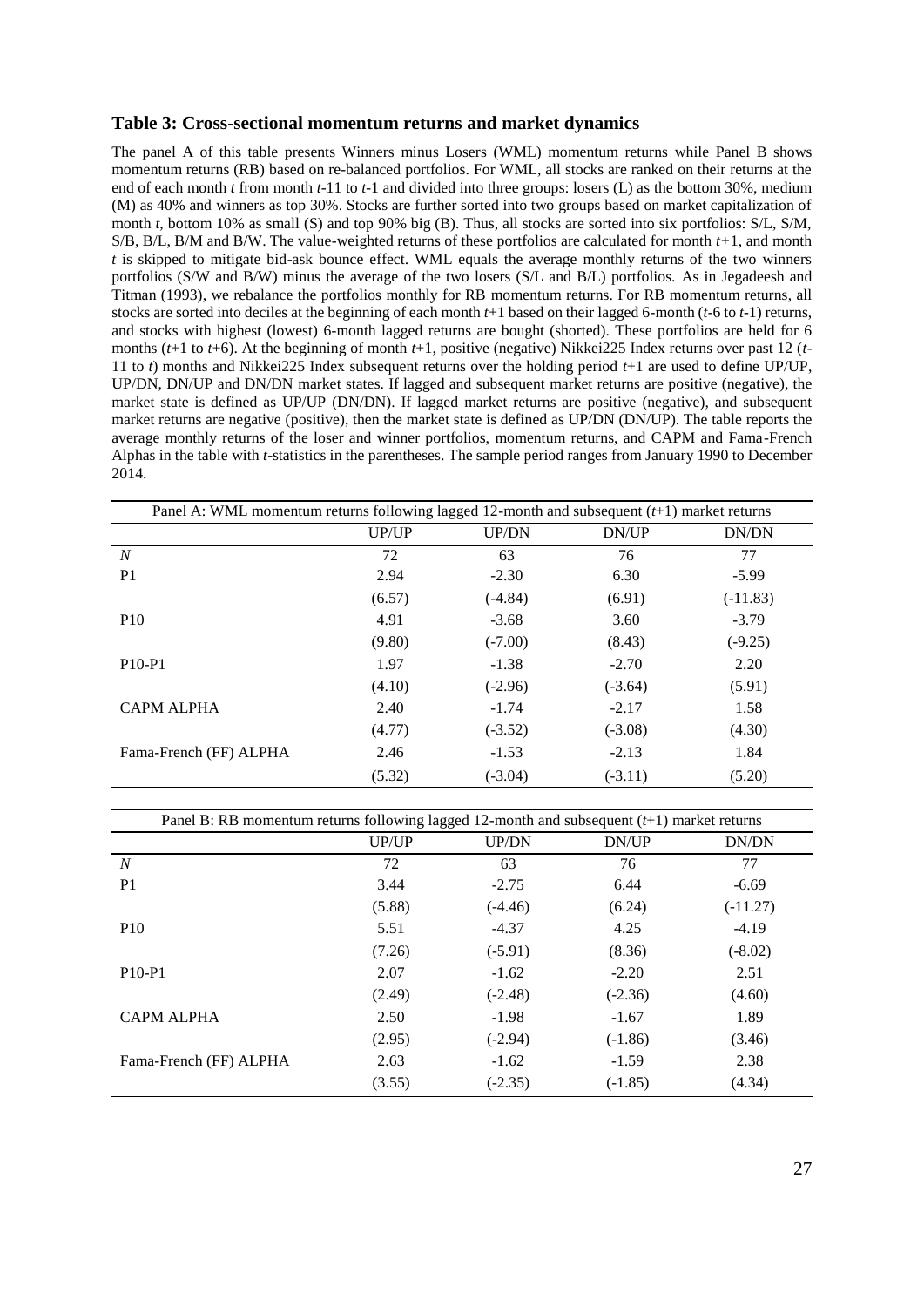## **Table 4: Time-series momentum returns and market dynamics**

The table presents time-series momentum returns conditioned on market dynamics. At the beginning of each month  $t+1$ , the cumulative returns in excess of the risk-free are calculated (see equation 1). Stocks with positive (negative) 6-month lagged returns are bought (sold). These portfolios are held for 6 months (*t*+1 to *t*+6), and month *t* is skipped to mitigate the bid-ask bounce effect. At the beginning of month  $t+1$ , positive (negative) Nikkei225 Index returns over past 12 (*t*-11 to *t*) months and Nikkei225 Index subsequent returns over the holding period *t*+1 are used to define UP/UP, UP/DN, DN/UP and DN/DN market states. The UP/UP (DN/DN) market state has positive (negative) lagged and subsequent market returns. The UP/DN (DN/UP) transition state has a positive (negative) lagged market returns and a negative (positive) subsequent market returns. As in [Jegadeesh](#page-22-0)  and Titman (1993), we use the rebalanced portfolios. The table reports the average monthly returns of the loser and winner portfolios, momentum returns, and CAPM and Fama-French Alphas with *t*-statistics in the parentheses. The sample period ranges from January 1990 to December 2014.

| TS momentum returns following lagged 12-month and contemporaneous $(t+1)$ market returns |        |              |           |           |
|------------------------------------------------------------------------------------------|--------|--------------|-----------|-----------|
|                                                                                          | UP/UP  | <b>UP/DN</b> | DN/UP     | DN/DN     |
| $\overline{N}$                                                                           | 72     | 63           | 76        | 77        |
| <b>LOSER</b>                                                                             | 2.39   | $-1.57$      | 6.17      | $-6.25$   |
|                                                                                          | (5.45) | $(-3.12)$    | (5.76)    | $(-8.47)$ |
| <b>WINNER</b>                                                                            | 4.62   | $-3.67$      | 2.24      | $-2.82$   |
|                                                                                          | (6.49) | $(-4.81)$    | (6.06)    | $(-8.04)$ |
| <b>MOMENTUM RETURNS</b>                                                                  | 2.24   | $-2.10$      | $-3.93$   | 3.43      |
|                                                                                          | (3.86) | $(-3.34)$    | $(-4.34)$ | (5.48)    |
| <b>CAPM ALPHA</b>                                                                        | 3.07   | $-2.80$      | $-2.90$   | 2.23      |
|                                                                                          | (4.92) | $(-4.05)$    | $(-3.49)$ | (3.74)    |
| Fama-French (FF) ALPHA                                                                   | 2.94   | $-2.64$      | $-2.95$   | 2.19      |
|                                                                                          | (4.38) | $(-3.6)$     | $(-3.86)$ | (4.05)    |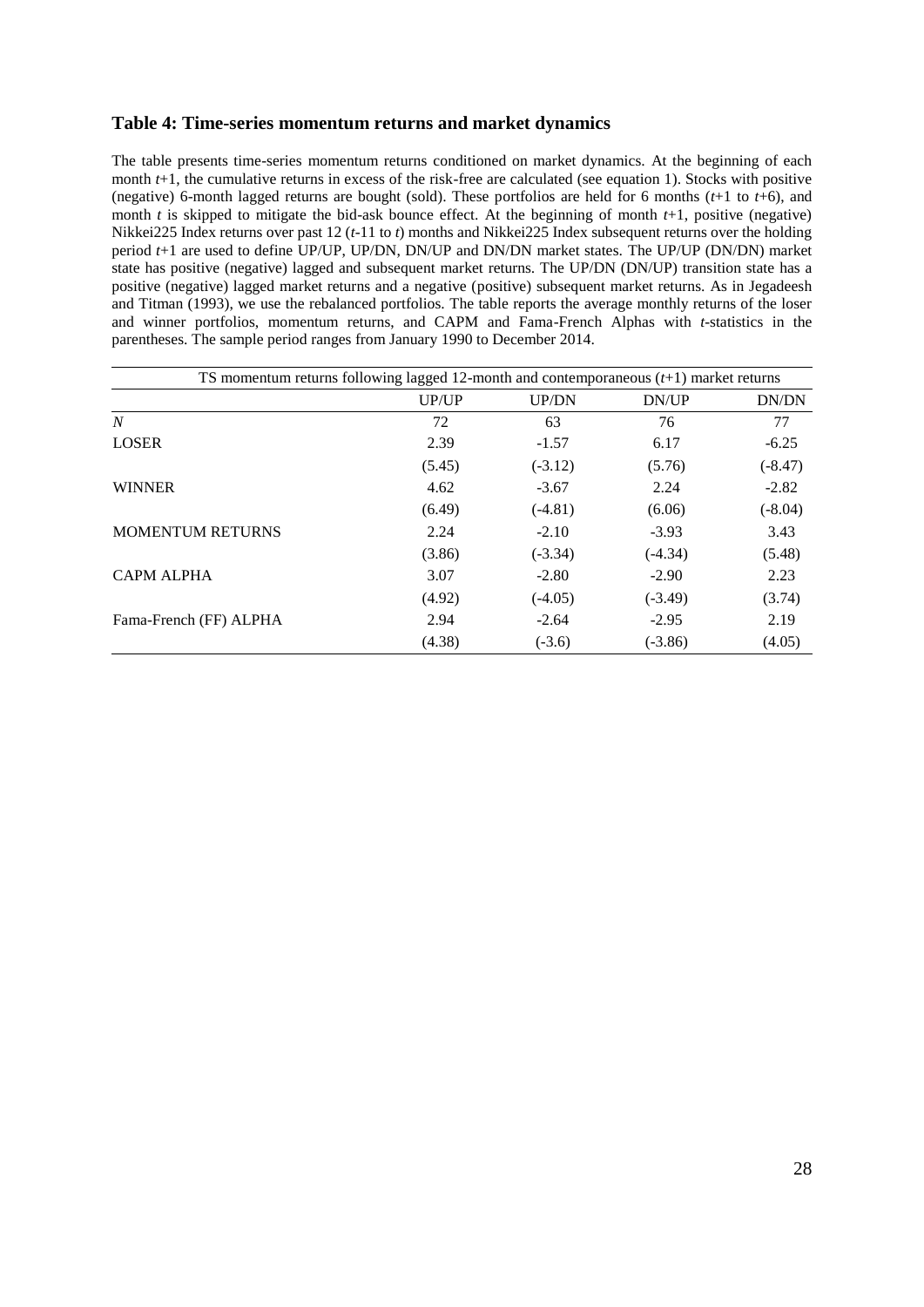# **Table 5: Time-series momentum returns and market dynamics with cut-off points**

This table presents time-series momentum returns with cut-off points conditioned on market dynamics. At the beginning of each month *t*+1, the stocks with cumulative returns (*t*-6 to *t*-1) above (below) the one standard deviation from mean are bought (sold). These portfolios are held for 6 months (*t*+1 to *t*+6), and month *t* is skipped to mitigate the bid-ask bounce effect. At the beginning of month *t*+1, positive (negative) Nikkei225 Index returns over past 12 (*t*-11 to *t*) months and Nikkei225 Index subsequent returns over the holding period *t*+1 are used to define UP/UP, UP/DN, DN/UP and DN/DN market states. The UP/UP (DN/DN) market state has positive (negative) lagged and subsequent market returns. The UP/DN (DN/UP) transition state has a positive (negative) lagged market returns and a negative (positive) subsequent market returns. As in [Jegadeesh and Titman \(1993\),](#page-22-0) we use the rebalanced portfolios. The table reports the average monthly returns of the loser and winner portfolios, momentum returns, and CAPM and Fama-French Alphas with *t*-statistics in the parentheses. The sample period ranges from January 1990 to December 2014.

| TS momentum returns following lagged 12-month and subsequent $(t+1)$ market returns |        |              |           |           |
|-------------------------------------------------------------------------------------|--------|--------------|-----------|-----------|
|                                                                                     | UP/UP  | <b>UP/DN</b> | DN/UP     | DN/DN     |
| N                                                                                   | 72     | 63           | 76        | 77        |
| <b>LOSER</b>                                                                        | 2.10   | $-1.55$      | 8.36      | $-7.86$   |
|                                                                                     | (3.58) | $(-2.07)$    | (5.65)    | $(-7.84)$ |
| <b>WINNER</b>                                                                       | 6.40   | $-5.71$      | 2.78      | $-3.87$   |
|                                                                                     | (6.08) | $(-5.31)$    | (5.35)    | $(-7.55)$ |
| <b>MOMENTUM RETURNS</b>                                                             | 4.31   | $-4.16$      | $-5.58$   | 3.99      |
|                                                                                     | (4.28) | $(-4.03)$    | $(-4.00)$ | (3.98)    |
| <b>CAPM ALPHA</b>                                                                   | 5.17   | $-4.89$      | $-4.52$   | 2.75      |
|                                                                                     | (4.93) | $(-4.46)$    | $(-3.43)$ | (2.84)    |
| Fama-French (FF) ALPHA                                                              | 5.01   | $-4.72$      | $-4.59$   | 2.68      |
|                                                                                     | (4.53) | $(-4.14)$    | $(-3.65)$ | (2.94)    |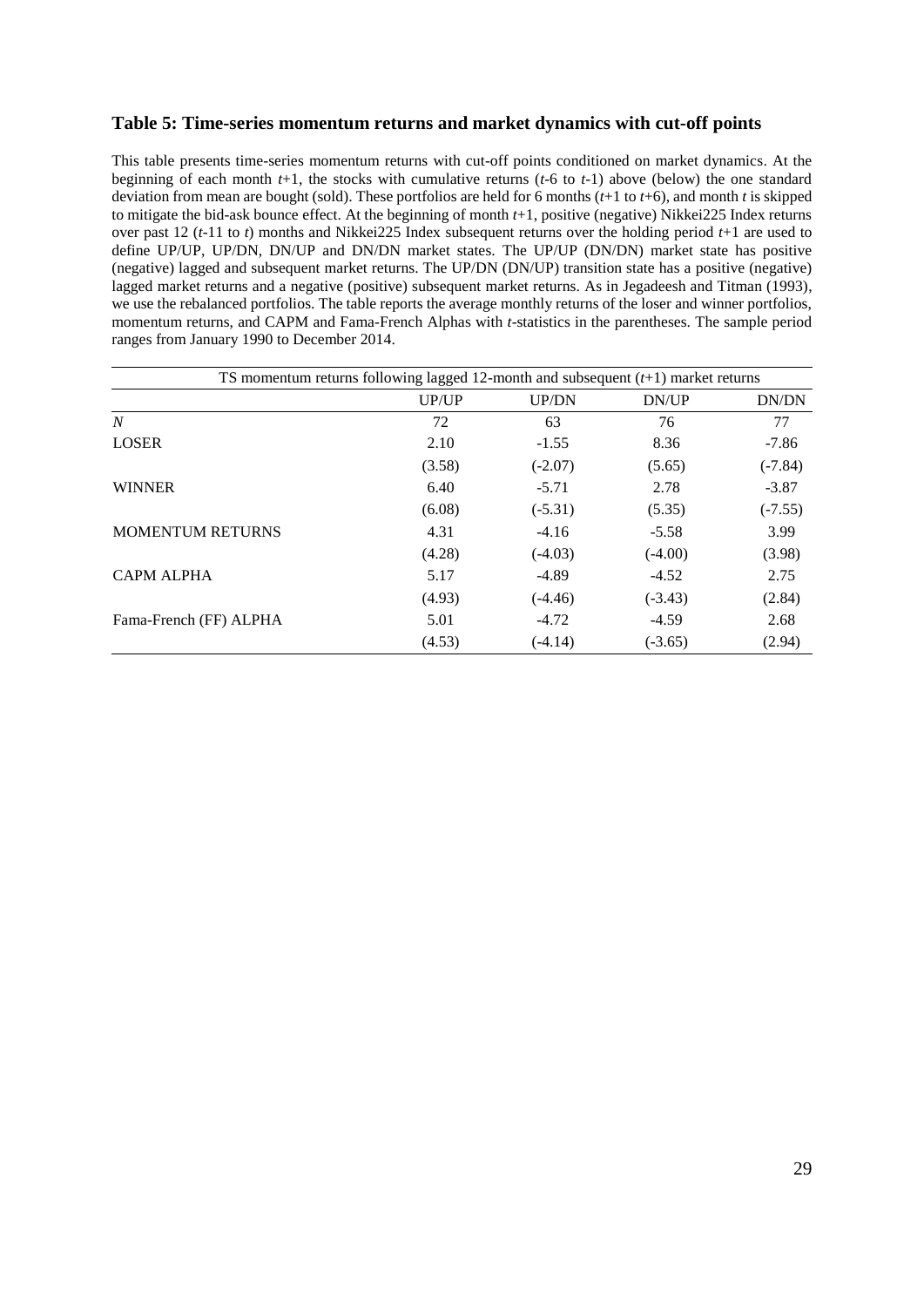# **Table 6: Momentum returns sorted on IV**

The table reports the cross-sectional (CS) and time-series (TS) average monthly momentum returns and CAPM and Fama-French three-factor alphas that are cross-sorted into IV terciles. Panel A reports CS momentum returns while Panel B reports TS momentum returns. Firm IV is the standard deviation of the residuals over the past 36 months (see section 2.C for a detailed description). Stocks are sorted on past returns and IV independently. For CS momentum returns, at the beginning of each month *t*+1, stocks are sorted into deciles based on their lagged 6 month (*t*-6 to *t*-1) returns, and stocks with highest (lowest) 6-month lagged returns are bought (sold). These portfolios are held for 6 months (*t*+1 to *t*+6). For TS momentum returns, the same procedures are followed except that stocks are selected based on their own performance. Stock with a positive (negative) risk-free excess return is included in the winner (loser) portfolio (see section 2.B for a detailed description). As in [Jegadeesh and Titman](#page-22-0)  (1993), we use the rebalanced portfolios. The table reports the average monthly returns of the loser and winner portfolios, momentum returns, and CAPM and Fama-French Alphas with *t*-statistics in the parentheses. The sample period ranges from January 1990 to December 2014.

|          |           |           | Panel A: Cross-sectional momentum returns |             |           |
|----------|-----------|-----------|-------------------------------------------|-------------|-----------|
| IV       | ⊥         | W         | <b>MOM</b>                                | <b>CAPM</b> | FF        |
|          | 0.54      | 0.51      | $-0.03$                                   | $-0.03$     | 0.00      |
| Low      | (1.86)    | (1.96)    | $(-0.31)$                                 | $(-0.33)$   | (0.02)    |
| Med      | 0.63      | 0.53      | $-0.10$                                   | $-0.10$     | $-0.06$   |
|          | (1.66)    | (1.55)    | $(-0.84)$                                 | $(-0.85)$   | $(-0.52)$ |
|          | 0.45      | 0.33      | $-0.12$                                   | $-0.12$     | $-0.06$   |
| High     | (0.89)    | (0.72)    | $(-0.78)$                                 | $(-0.78)$   | $(-0.4)$  |
|          | $-0.10$   | $-0.18$   | $-0.08$                                   | $-0.08$     | $-0.06$   |
| High-Low | $(-0.37)$ | $(-0.69)$ | $(-0.84)$                                 | $(-0.83)$   | $(-0.62)$ |

|          |        | Panel B: Time-series momentum returns |            |             |           |
|----------|--------|---------------------------------------|------------|-------------|-----------|
| IV       | ⊥      | W                                     | <b>MOM</b> | <b>CAPM</b> | FF        |
|          | 0.17   | 0.36                                  | 0.19       | 0.19        | 0.19      |
| Low      | (0.54) | (1.27)<br>(0.63)<br>(0.63)            | (0.63)     |             |           |
|          | 0.42   | 0.30                                  | $-0.12$    | $-0.12$     | $-0.13$   |
| Med      | (0.94) | (0.81)                                | $(-0.28)$  | $(-0.29)$   | $(-0.31)$ |
|          | 0.24   | 0.17                                  | $-0.08$    | $-0.08$     | $-0.13$   |
| High     | (0.41) | (0.33)                                | $(-0.15)$  | $(-0.16)$   | $(-0.25)$ |
|          | 0.07   | $-0.20$                               | $-0.27$    | $-0.27$     | $-0.32$   |
| High-Low | (0.21) | $(-0.67)$                             | $(-0.88)$  | $(-0.89)$   | $(-1.05)$ |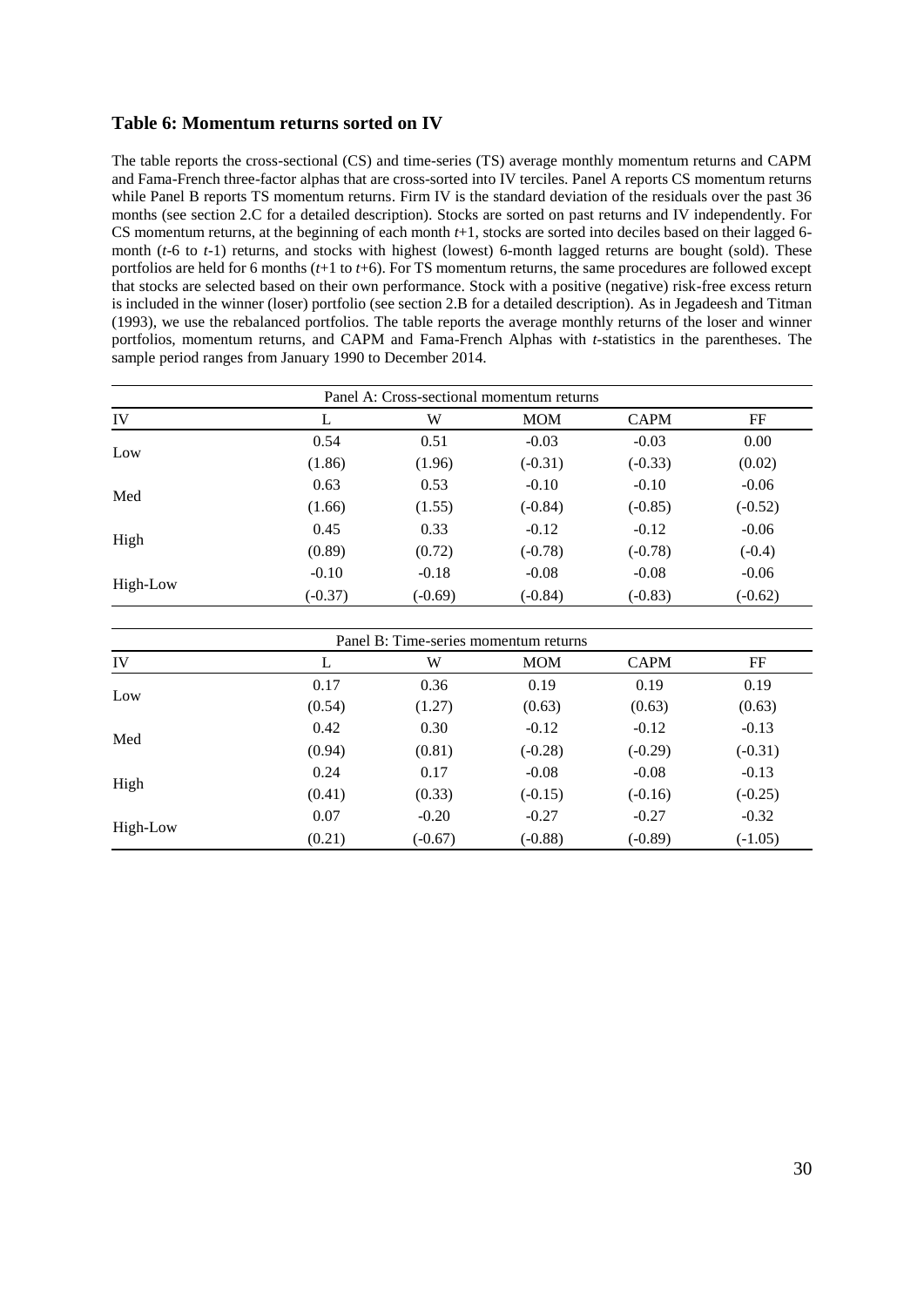## **Table 7: Momentum returns sorted on IV and market dynamics**

The table presents the cross-sectional (CS) and time-series (TS) average monthly momentum returns that are cross-sorted into IV terciles and conditioned on market dynamics. Panel A reports CS momentum returns while Panel B reports TS momentum returns. At the beginning of month *t*+1, we use the Nikkei225 Index returns over past 12 (*t*-11 to *t*) months and Nikkei225 Index subsequent returns over the holding period *t*+1 to define the market states. If lagged and subsequent market returns are positive (negative), the market state is defined as UP/UP (DN/DN). If lagged market returns are positive (negative), and subsequent market returns are negative (positive), then the market state is defined as UP/DN (DN/UP). Firm IV is the standard deviation of the residuals over the past 36 months (see section 2.C for a detailed description). Stocks are sorted on past returns and IV independently. For CS momentum returns, at the beginning of each month *t*+1, all stocks are sorted into deciles based on their lagged 6-month (*t*-6 to *t*-1) returns, and stocks with highest (lowest) 6-month lagged returns are bought (sold). These portfolios are held for 6 months (*t*+1 to *t*+6). For TS momentum returns, the same procedures are followed except that stocks are selected on their own performance. Stock with a positive (negative) risk-free excess return is included in the winner (loser) portfolio (see section 2.B for a detailed description). As in [Jegadeesh and Titman](#page-22-0)  (1993), we use the rebalanced portfolios. The table reports the average monthly returns of the loser and winner portfolios, momentum returns, and CAPM and Fama-French Alphas with *t*-statistics in the parentheses. The sample period ranges from January 1990 to December 2014.

| Panel A: Cross-sectional momentum returns sorted on IV and conditioned on market dynamics |           |           |           |             |  |  |  |
|-------------------------------------------------------------------------------------------|-----------|-----------|-----------|-------------|--|--|--|
| Market                                                                                    | Low IV    | Med IV    | High IV   | High-Low IV |  |  |  |
|                                                                                           | 0.48      | 0.43      | 0.48      | $-0.01$     |  |  |  |
| UP/UP                                                                                     | (3.67)    | (2.46)    | (1.89)    | $(-0.02)$   |  |  |  |
| <b>UP/DN</b>                                                                              | $-0.48$   | $-0.53$   | $-0.54$   | $-0.06$     |  |  |  |
|                                                                                           | $(-3.72)$ | $(-3.17)$ | $(-2.25)$ | $(-0.31)$   |  |  |  |
|                                                                                           | $-1.01$   | $-1.12$   | $-1.07$   | $-0.07$     |  |  |  |
| DN/UP                                                                                     | $(-3.52)$ | $(-3.52)$ | $(-2.84)$ | $(-0.32)$   |  |  |  |
|                                                                                           | 0.83      | 0.77      | 0.61      | $-0.22$     |  |  |  |
| DN/DN                                                                                     | (4.33)    | (3.45)    | (2.38)    | $(-1.11)$   |  |  |  |

| Panel B: Time-series momentum returns sorted on IV and conditioned on market dynamics |           |           |           |             |  |  |  |
|---------------------------------------------------------------------------------------|-----------|-----------|-----------|-------------|--|--|--|
| Market                                                                                | Low IV    | Med IV    | High IV   | High-Low IV |  |  |  |
|                                                                                       | 1.97      | 2.11      | 2.70      | 0.73        |  |  |  |
| UP/UP                                                                                 | (4.33)    | (3.40)    | (3.51)    | (1.51)      |  |  |  |
|                                                                                       | $-1.57$   | $-2.27$   | $-2.55$   | $-0.98$     |  |  |  |
| <b>UP/DN</b>                                                                          | $(-2.82)$ | $(-3.29)$ | $(-3.01)$ | $(-1.96)$   |  |  |  |
|                                                                                       | $-2.65$   | $-3.88$   | $-4.37$   | $-1.73$     |  |  |  |
| DN/UP                                                                                 | $(-4.3)$  | $(-4.05)$ | $(-3.52)$ | $(-2.13)$   |  |  |  |
|                                                                                       | 2.84      | 3.37      | 3.62      | 0.78        |  |  |  |
| DN/DN                                                                                 | (5.37)    | (4.76)    | (4.05)    | (1.39)      |  |  |  |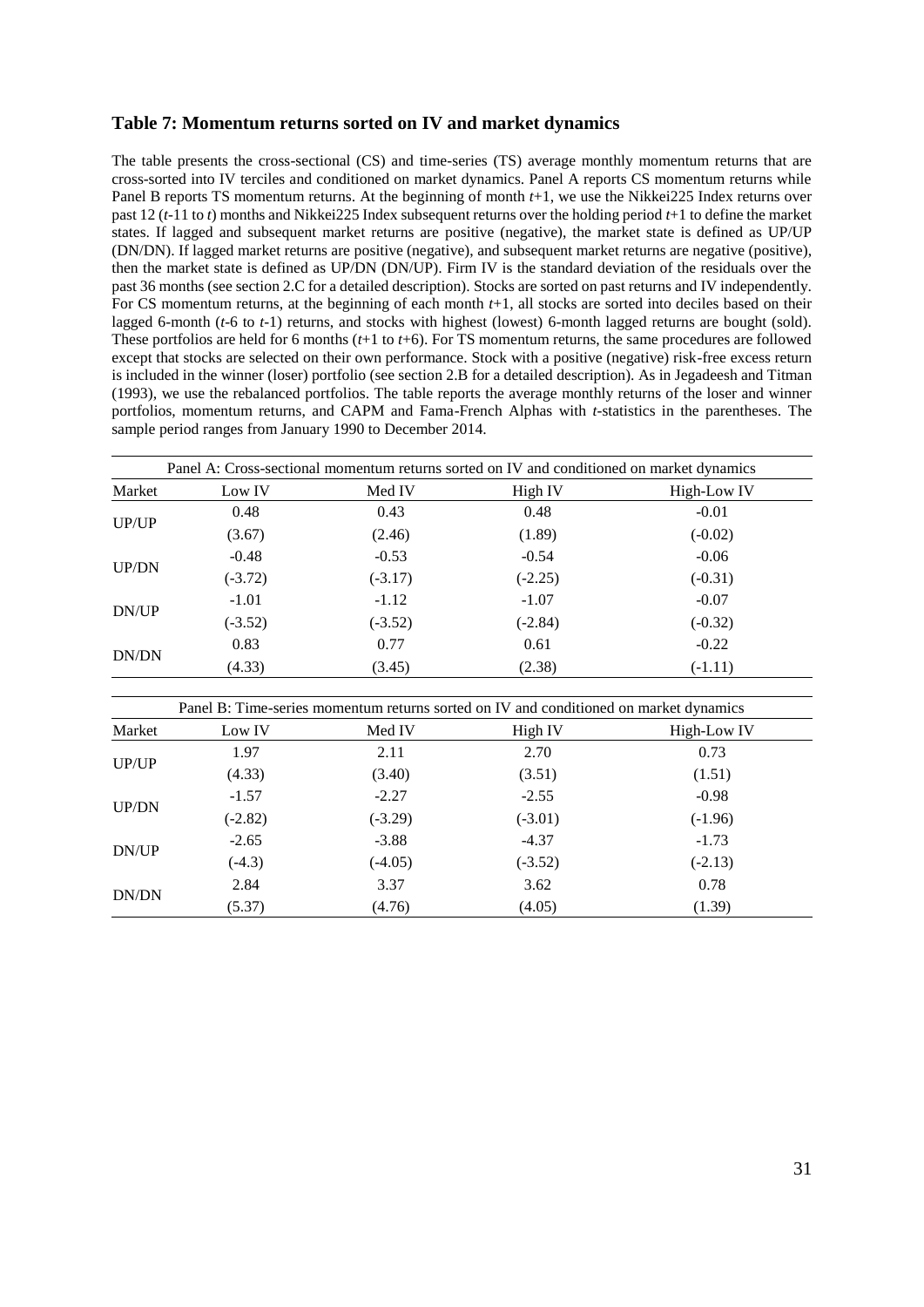# **Table 8: Momentum returns, lagged and subsequent market states and sub-samples**

The table presents the cross-sectional (CS) and time-series (TS) average monthly momentum returns conditioned on market dynamics. Panel A reports momentum returns before the 2008 financial crisis (1990-2008) while Panel B reports momentum returns during and after the 2008 financial crisis (2008-2014). At the beginning of month *t*+1, we use the Nikkei225 Index returns over past 12 (*t*-11 to *t*) months and Nikkei225 Index subsequent returns over the holding period *t*+1 to define the market states. If lagged and subsequent market returns are positive (negative), the market state is defined as UP/UP (DN/DN). If lagged market returns are positive (negative), and subsequent market returns are negative (positive), then the market state is defined as UP/DN (DN/UP). For CS momentum returns, at the beginning of each month *t*+1, all stocks are sorted into deciles based on their lagged 6-month (*t*-6 to *t*-1) returns, and stocks with highest (lowest) 6-month lagged returns are bought (sold). These portfolios are held for 6 months (*t*+1 to *t*+6). For TS momentum returns, the same procedures are followed except that stocks are selected on their own performance. As in [Jegadeesh and Titman \(1993\),](#page-22-15) we use the rebalanced portfolios. The table reports the average monthly returns of the loser and winner portfolios, momentum returns, and CAPM and Fama-French Alphas with *t*-statistics in the parentheses. The sample period ranges from January 1990 to December 2014.

|                         |        |              | CS Momentum Returns |            |        |           | TS Momentum Returns |           |
|-------------------------|--------|--------------|---------------------|------------|--------|-----------|---------------------|-----------|
| Panel A: 1990-2007      | UP/UP  | UP/DN        | DN/UP               | DN/DN      | UP/UP  | UP/DN     | DN/UP               | DN/DN     |
| N                       | 54     | 45           | 49                  | 56         | 54     | 45        | 49                  | 56        |
| LOSER                   | 2.64   | $-2.94$      | 7.05                | $-6.24$    | 1.90   | $-1.88$   | 6.31                | $-5.91$   |
|                         | (3.74) | $(-3.86)$    | (5.14)              | $(-10.46)$ | (3.51) | $(-2.89)$ | (4.32)              | $(-6.87)$ |
| <b>WINNER</b>           | 5.00   | $-4.48$      | 4.49                | $-3.53$    | 3.81   | $-4.51$   | 2.19                | $-2.53$   |
|                         | (5.25) | $(-4.46)$    | (6.68)              | $(-6.52)$  | (4.30) | $(-4.64)$ | (4.47)              | $(-6.24)$ |
| <b>MOMENTUM RETURNS</b> | 2.36   | $-1.53$      | $-2.56$             | 2.70       | 1.91   | $-2.62$   | $-4.12$             | 3.39      |
|                         | (2.13) | $(-1.73)$    | $(-2.13)$           | (4.25)     | (2.59) | $(-3.12)$ | $(-3.43)$           | (4.58)    |
| <b>CAPM ALPHA</b>       | 2.81   | $-1.94$      | $-1.99$             | 2.09       | 2.78   | $-3.42$   | $-3.02$             | 2.20      |
|                         | (2.49) | $(-2.09)$    | $(-1.72)$           | (3.25)     | (3.50) | $(-3.68)$ | $(-2.74)$           | (3.05)    |
| Fama-French (FF) ALPHA  | 2.76   | $-1.50$      | $-1.80$             | 2.58       | 2.71   | $-3.41$   | $-3.05$             | 2.04      |
|                         | (2.84) | $(-1.63)$    | $(-1.68)$           | (4.16)     | (3.13) | $(-3.51)$ | $(-3.07)$           | (3.22)    |
| Panel B: 2008-2014      | UP/UP  | <b>UP/DN</b> | DN/UP               | DN/DN      | UP/UP  | UP/DN     | DN/UP               | DN/DN     |
| $\boldsymbol{N}$        | 23     | 21           | 22                  | 18         | 23     | 21        | 22                  | 18        |
| <b>LOSER</b>            | 5.31   | $-2.33$      | 5.10                | $-8.12$    | 3.53   | $-0.90$   | 5.86                | $-7.30$   |
|                         | (5.58) | $(-2.20)$    | (3.84)              | $(-5.14)$  | (5.1)  | $(-1.20)$ | (4.8)               | $(-5.08)$ |
| <b>WINNER</b>           | 6.68   | $-4.14$      | 3.71                | $-6.22$    | 6.54   | $-1.88$   | 2.36                | $-3.73$   |
|                         | (5.60) | $(-4.59)$    | (5.5)               | $(-5.03)$  | (5.99) | $(-1.67)$ | (4.72)              | $(-5.53)$ |
| <b>MOMENTUM RETURNS</b> | 1.38   | $-1.81$      | $-1.39$             | 1.90       | 3.01   | $-0.99$   | $-3.49$             | 3.57      |
|                         | (1.36) | $(-2.27)$    | $(-1.02)$           | (1.77)     | (3.41) | $(-1.24)$ | $(-2.91)$           | (3.01)    |
| <b>CAPM ALPHA</b>       | 1.77   | $-2.06$      | $-0.95$             | 1.26       | 4.03   | $-1.66$   | $-2.34$             | 1.90      |
|                         | (1.72) | $(-2.7)$     | $(-0.71)$           | (1.21)     | (4.08) | $(-1.95)$ | $(-2.12)$           | (1.97)    |
| Fama-French (FF) ALPHA  | 2.34   | $-1.88$      | $-1.10$             | 1.77       | 2.99   | $-1.55$   | $-2.12$             | 1.33      |
|                         | (2.30) | $(-2.04)$    | $(-0.78)$           | (1.49)     | (2.95) | $(-1.91)$ | $(-1.89)$           | (1.82)    |